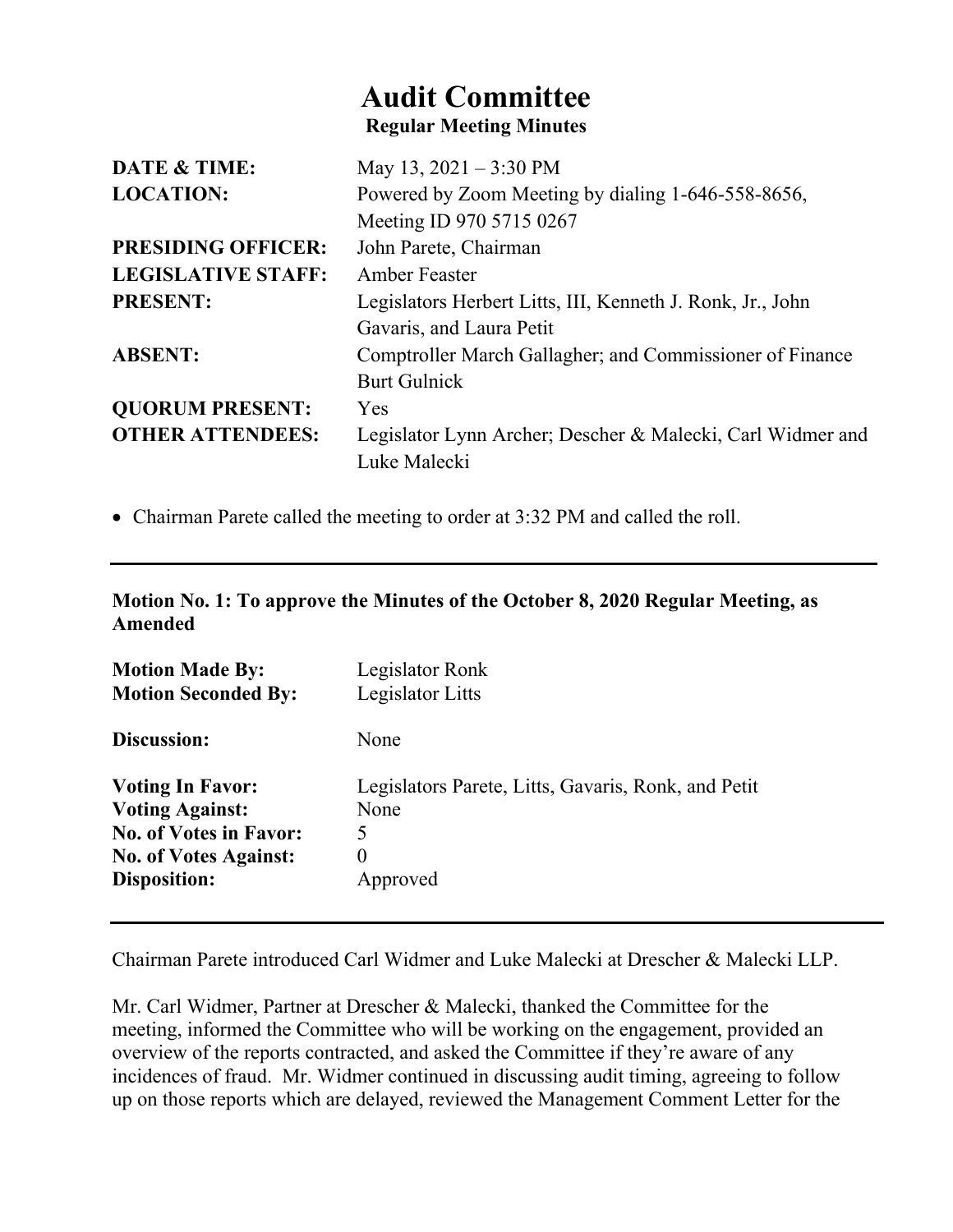audit period ended December 31, 2019, asking the Committee for any updates available, and explaining the impact of new GASB requirements.

Further discussion pursued on the Coronavirus State and Local Recovery Funds, including how to receive the funding, how revenue replacement functions, an overview of eligible expenditures, and how flexible the funding is intended to be. Moreover, Mr. Luke Malecki emphasized the importance of how the expenditure is documented to support eligibility. Mr. Malecki answered Committee member questions concerning revenue replacement and methods for recording revenues and expenditures.

Lastly, Mr. Malecki suggested the Committee review Work From Home policies in light of changes from the COVID-19 pandemic and create a policy regarding Health Emergency Responses.

Chairman Parete asked if there are any questions for the external auditors and thanked them for their work.

**Motion No. 2: To sponsor a contract amendment to extend the terms of agreement with Drescher & Malecki as the independent external financial statement auditor for the fiscal year ended December 31, 2021.**

| <b>Motion Made By:</b>        | Legislator Ronk                                                                                                                                                                                                                                                                                                                                                                                                                                                                                                                                                                                                                                                                          |
|-------------------------------|------------------------------------------------------------------------------------------------------------------------------------------------------------------------------------------------------------------------------------------------------------------------------------------------------------------------------------------------------------------------------------------------------------------------------------------------------------------------------------------------------------------------------------------------------------------------------------------------------------------------------------------------------------------------------------------|
| <b>Motion Seconded By:</b>    | Legislator Litts                                                                                                                                                                                                                                                                                                                                                                                                                                                                                                                                                                                                                                                                         |
| Discussion:                   | Chairman Parete noted that Drescher & Malecki has been<br>the County's external financial auditor since 2013 and that<br>there are no requirements that the County change audit<br>firms. Legislator Ronk noted that he is in favor of<br>switching auditors from time to time and that he is in favor<br>of pursuing a Request for Proposal. Committee members<br>confirmed the dollar value of the contract, discussed the<br>history of the most recent Request for Proposal, and<br>confirmed that no negative feedback has been received.<br>Committee members unanimously agreed that amending<br>the current contract for an additional year will be beneficial<br>to the County. |
| <b>Voting In Favor:</b>       | Legislators Parete, Litts, Gavaris, and Ronk                                                                                                                                                                                                                                                                                                                                                                                                                                                                                                                                                                                                                                             |
| <b>Voting Against:</b>        | None                                                                                                                                                                                                                                                                                                                                                                                                                                                                                                                                                                                                                                                                                     |
| <b>No. of Votes in Favor:</b> | 4                                                                                                                                                                                                                                                                                                                                                                                                                                                                                                                                                                                                                                                                                        |
| <b>No. of Votes Against:</b>  | $\theta$                                                                                                                                                                                                                                                                                                                                                                                                                                                                                                                                                                                                                                                                                 |
| <b>Disposition:</b>           | Approved                                                                                                                                                                                                                                                                                                                                                                                                                                                                                                                                                                                                                                                                                 |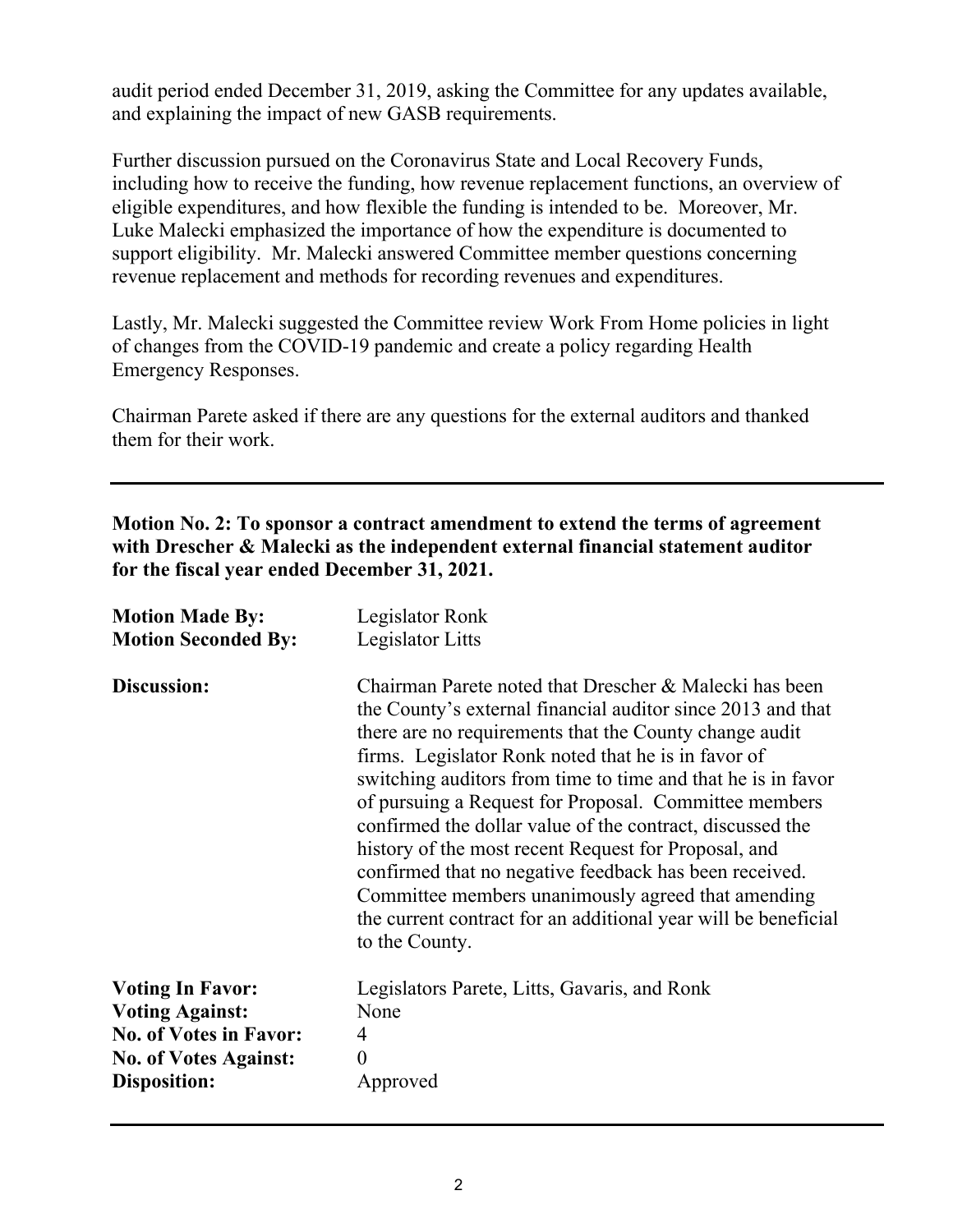Chairman Parete asked the members if there was any other business, and hearing none;

### **Motion to Adjourn**

| <b>Motion Made By:</b>         | Legislator Ronk    |  |
|--------------------------------|--------------------|--|
| <b>Motion Seconded By:</b>     | Legislator Litts   |  |
| <b>No. of Votes in Favor:</b>  | 4                  |  |
| <b>No. of Votes Against:</b>   |                    |  |
| Time:                          | $4:43$ pm          |  |
| <b>Respectfully submitted:</b> | Amber Feaster      |  |
| <b>Minutes Approved:</b>       | September 23, 2021 |  |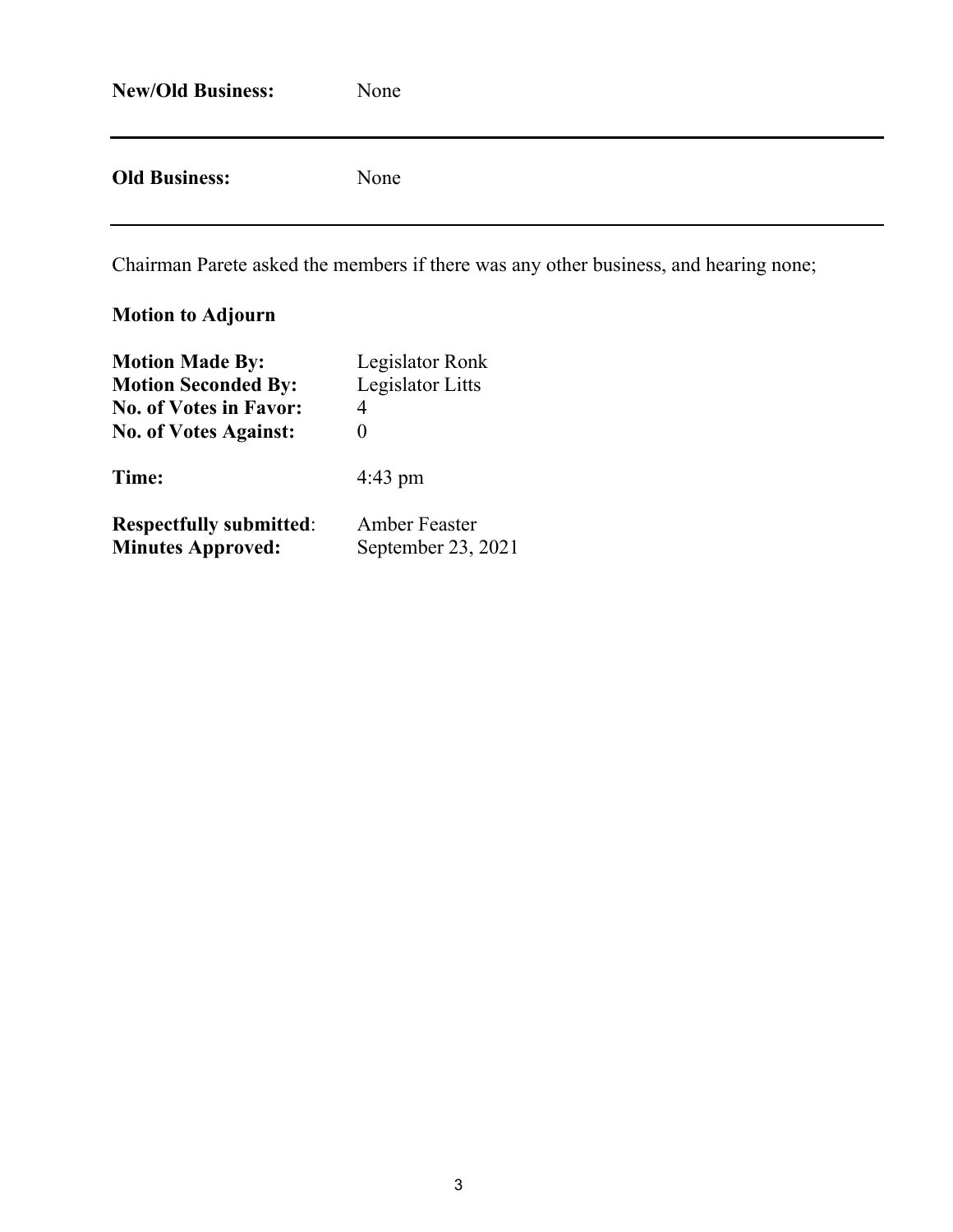## **Audit Committee Regular Meeting Minutes**

| <b>DATE &amp; TIME:</b>                         | May 13, $2021 - 3:30$ PM                                                |
|-------------------------------------------------|-------------------------------------------------------------------------|
| <b>LOCATION:</b>                                | Powered by Zoom Meeting by dialing 1-646-558-8656,                      |
|                                                 | Meeting ID 970 5715 0267                                                |
| <b>PRESIDING OFFICER:</b> John Parete, Chairman |                                                                         |
| <b>LEGISLATIVE STAFF: Amber Feaster</b>         |                                                                         |
| <b>PRESENT:</b>                                 | Legislators Herbert Litts, III, Kenneth J. Ronk, Jr., John Gavaris, and |
|                                                 | Laura Petit                                                             |
| <b>ABSENT:</b>                                  | Comptroller March Gallagher; and Commissioner of Finance Burt           |
|                                                 | Gulnick                                                                 |
| <b>QUORUM PRESENT:</b>                          | Yes                                                                     |
| <b>OTHER ATTENDEES:</b>                         | Legislator Lynn Archer; Descher & Malecki, Carl Widmer and Luke         |
| Malecki                                         |                                                                         |

Chairman Parete called the meeting to order at 3:32 PM and called the roll.

**Chairman Parete**: Okay, we have everyone.

**Amber Feaster:** Yeah.

**Chairman Parete:** All right. So let's call the meeting to order and, and call a roll. I guess I can do that. Legislator Litts. Here. Legislator Archer. Legislator Gavaris

**Legislator Gavaris:** Present.

**Chairman Parete:** And Legislator Ronk.

**Legislator Litts:** Hey, Gary.

**Legislator Ronk:** Present.

**Unknown:** You find that cow?

**Legislator Litts:** You know, it, I'm pretty sure it went in and I thought I saw it in the, in the field. Hey, listen, can I borrow one...

**Legislator Gavaris:** Herb, you're not on mute. Herb, you're not on mute.

**Legislator Ronk:** I want to know where the cow went.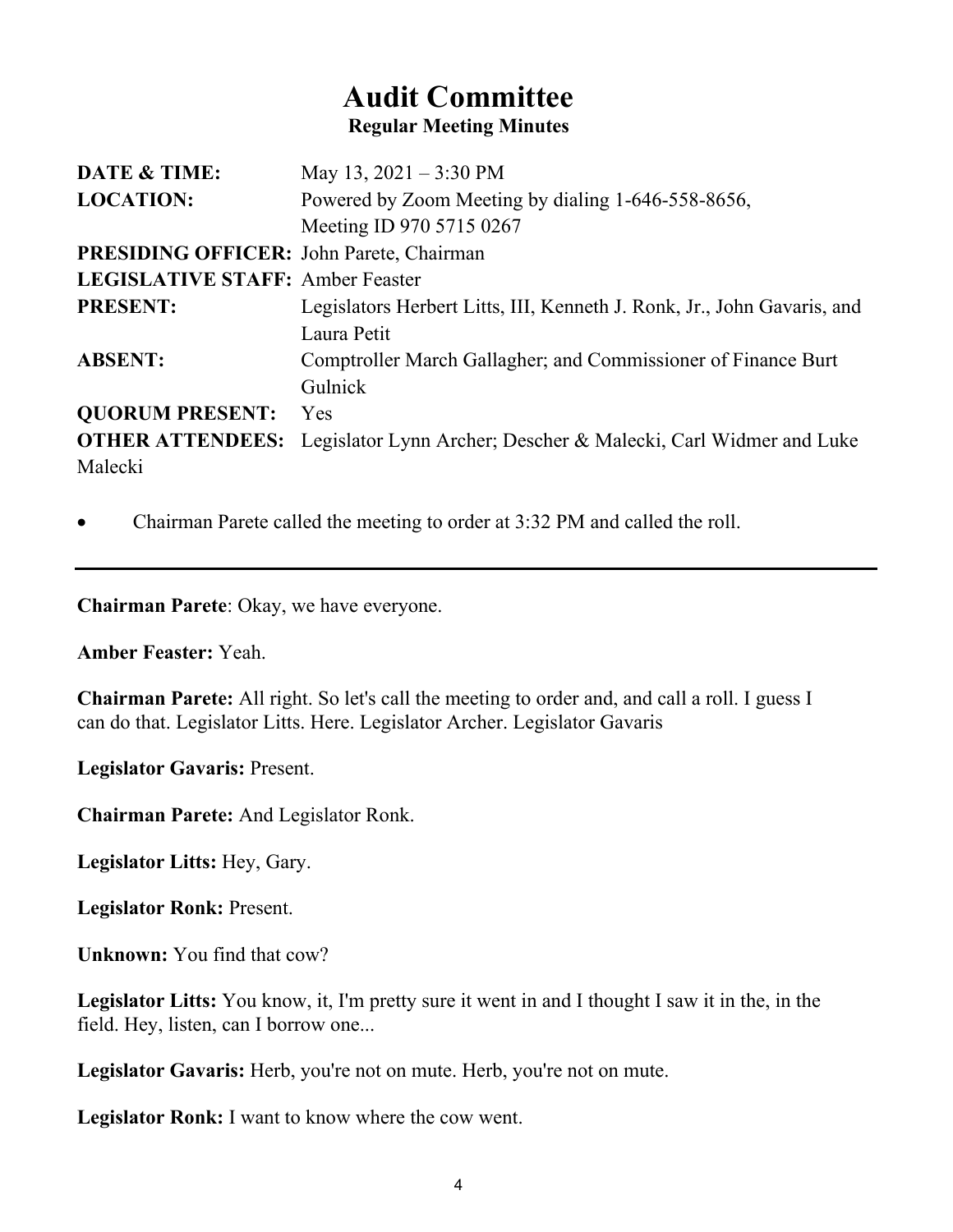**Legislator Parete:** Ya' all set? Let's give Herb a second or two to get back or do what he's got to do.

**Legislator Litts:** Sorry about that, everybody. Got a call.

**Chairman Parete:** Okay. Well, if we can we all got a copy of the minutes of our October 8 meeting. Are there any additions, corrections additions, or deletions, or moved to accept the minutes as presented?

**Legislator Archer:** Chairman.

**Legislator Parete:** Amendment?

**Legislator Archer:** Ah, yes. It showed me as present as well as absent. So, I think that needs to be corrected. I was not present at the meeting.

**Chairman Parete:** You were not present. Okay.

**Legislator Archer:** I was not.

**Amber Feaster:** I replaced that.

Legislator Litts: But you were in spirit.

**Amber Feaster:** Just before the meeting started. I had, I had Legislator Archers name in there twice. So, I replaced present with Ken, with Legislator Ronk.

**Legislator Archer:** Oh, good. Thank you.

**Amber Feaster:** Thank you.

**Legislator Parete:** Okay. Well, with that would anybody move to accept the meet the minutes as, as present-, as amended?

**Legislator Ronk:** So, moved as amended.

**Chairman Parete:** Alright.

**Legislator Litts:** I'll second.

**Legislator Parete:** All right. All in favor, aye.

**Legislator Litts:** Aye.

**Legislator Parete:** Opposed? It's carried. Okay. To get right into business, we have some folks, Mr. Carl Weidemann, and Luke Malecki from the, the auditors who are going up give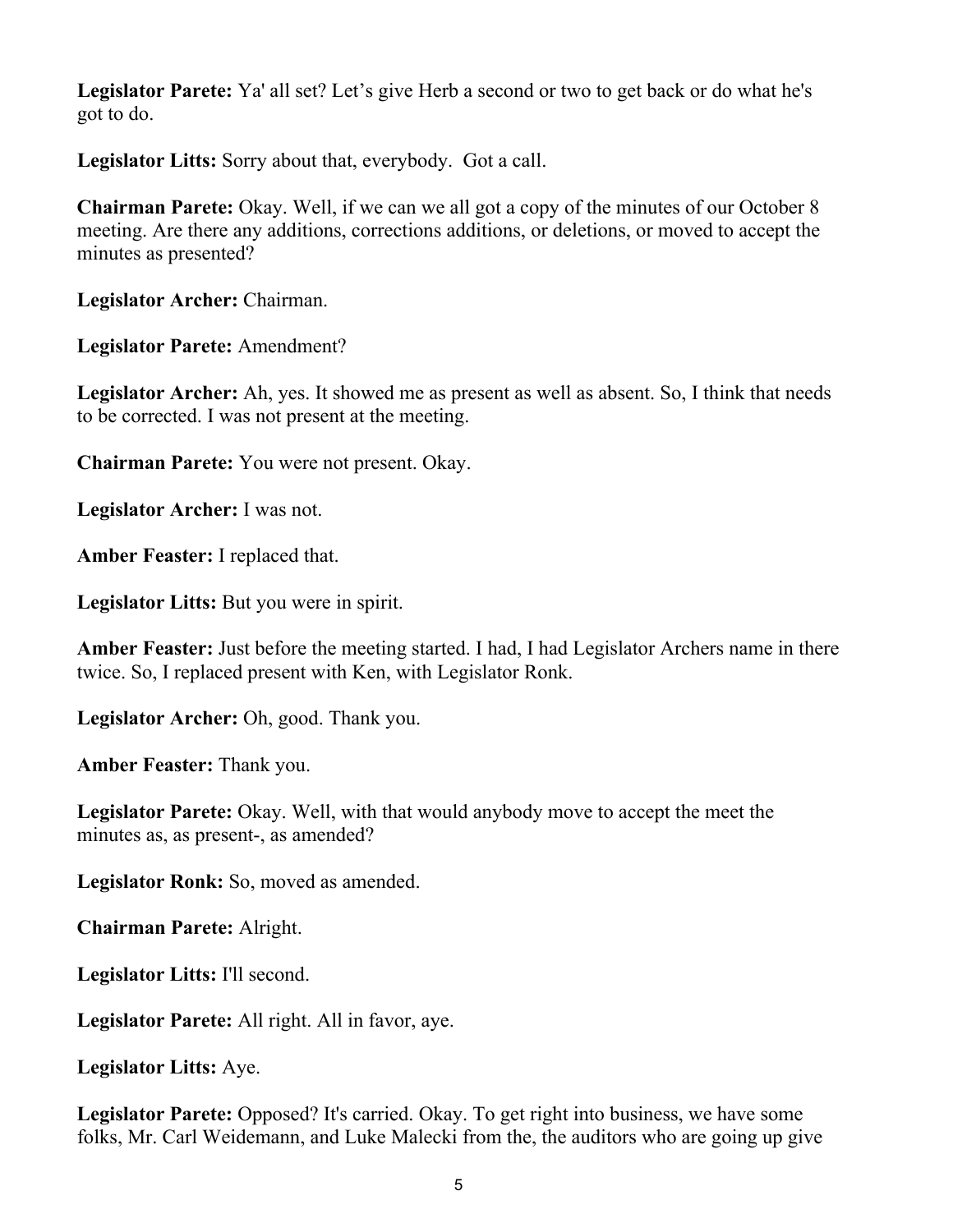us giving us a presentation on the external audit management letter comments. Mr. Widmer, are you there, sir?

**Carl Widmer:** Yes, yes, here. And thank you.

**Chairman Parete:** Okay, you're on.

**Carl Widmer:** Alright, everybody, I think I've had the chance to meet most of you. I know that the committee looks the same as it was for the last meeting. So it's good to be back. This year, we were able to get together as a group. I'm happy. You know, Amber, thanks for facilitating, getting an entrance meeting going this year. So we'd like to meet with this group and Audit Committee at the onset of the audit and of course, at the end, which we've done in the past, but getting this, this meeting at the onset is really important to get any ideas or communications all from us to the group. And also if you have any concerns to bring them to our attention, so that they can be addressed during the completion of the audit. I did ask and I believe Amber, you circulated the agenda that I provided. So that agenda is just going to help walk through the different areas that I'd like to cover today. At the end, there is an open area for areas of concern, but if anybody here does have something relevant to whatever we're speaking on at the time, you know, please feel free to interrupt. This can, can take more of a, a conversation tone. If it doesn't, I'm going to be, you know, following along the agenda. So, Luke, you can also be here, interrupt me if it gets too boring. All right. Everybody, Luke Malecki. Luke is on the meeting today. Luke is the managing partner for Dresher & Malecki here, and he's serving as a resource partner. So, throughout the course of an audit, we do like to include another partner outside of the engagement, to help provide some oversight and act as a resource to myself and the audit team throughout the course of the audit. And also Luke, you know, recently has been involved in some discussions throughout the state with a few different counties in different entities regarding the American rescue plan and the status of that so I just asked if he could sit in today and Luke, thanks for taking the time to sit in. So, before I get started, I think everyone saw the agenda. Is there anything anybody wanted to bring up before we get into it? All right, now we'll proceed. So uh, a bunch of these we can breeze through pretty quickly, I, I did include some key members of the audit team. What's important to note there is we are returning our, our senior staff on the engagement. So, Erica Hanley will be returning as a senior manager, as well as Kyle Patronik, who serves as a senior auditor. So, you are an experienced hands, the group that we work with all the different members and departments of the county staff that we work with throughout the audit. I know that they appreciate working with people that they've met before. And we also take time to circulate in some fresh faces by way of our staff and in charge auditors. Just to keep some fresh eyes on everything to as we go through testing, get a different look at things. So, we don't, you know, get, get tired, we stay fresh. Next up independence. Of course, this group, you know, if you recall, back in our September and October meetings, I explained why we're hired. And ultimately, it's so that the county can receive our opinion on the financial statements. It's very important if readers of the financial statements are going to be relying on us to provide that opinion that we are independent from the county. So, myself, Luke, everyone at the firm, no conflicts of interest with the county. And it really, it puts us in the correct and appropriate role of being separate from the county to provide that third-party assurance of the external auditing service. Next up the reports. Here's the long list of the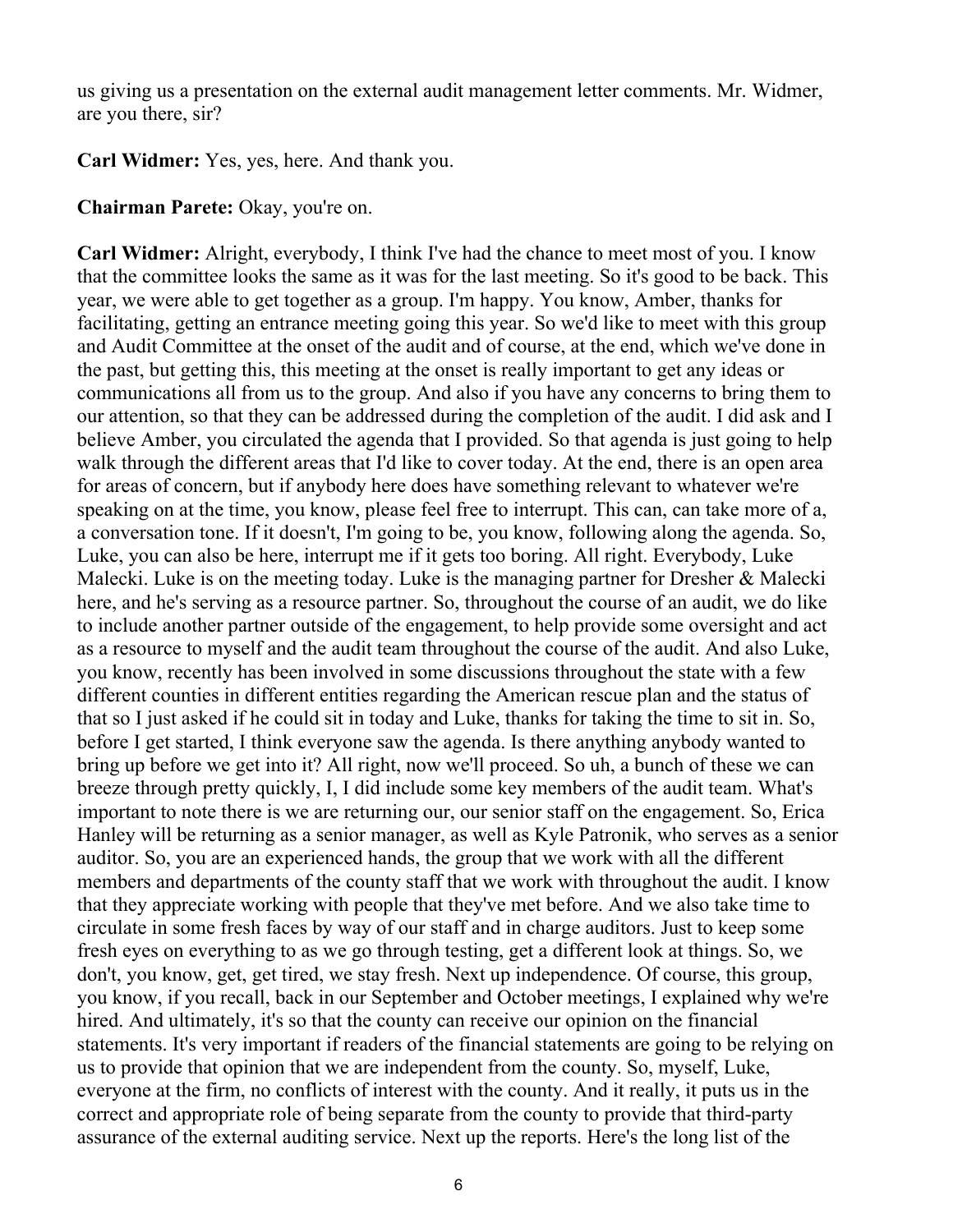deliverables, what you can expect each year. If anybody has any questions on the individual reports, and I'd be happy to answer. I guess, of note, one of them is already complete. If you notice the tobacco asset financial statement audit is included in the list of services. And we did issue that on March 26, in by the march 31 deadline. So that, that was completed. The mental health and social services cost report agreed upon procedures. Those are, they've been initiated where we reach out to the two departments. And we've let them know that we're ready. Once they provide information, we can move forward. The rest of the items, you know, we can move forward, they fall into the, the larger part of the audit, and that being the county's financial statements. And that includes a few different reports as well. So onto the audit plan, audit planning, preparation of confirmations. These are items that much of them we took care of in January. We did some remote procedures with, primarily with the finance department just to get the audit going. Updating narratives, seeing if there are any changes in staff. Things of that nature. And we'll also be wrapping up some earlier planning and control work the, the first week of our fieldwork in June as well. The next item is, once our planning is complete, we're going to be able to finish up our risk plan for the audit testing. And we'll actually be performing the substantive testing. So that's, that's where we're taking your financial statement amounts, those balances as of December 31 and we're putting them through our audit process and our testing, to gain assurance to ultimately provide that opinion. So, once we finish up with the testing, there's some back and forth between our group and primarily finance as they prep the draft financial statement package. We go back and forth until it's in a good position to where we distribute drafts and then meet with this group. And it's at that time that typically we have what's called the exit conference, discuss the results for the year, both financially and then also any observations on the internal controls that we've come across. Included in our audit process is a consideration of fraud. So as your external auditors, we do have a responsibility to be aware of and perform certain, certain steps to cover the potential for the risk of fraud in the financial statement audit. So, the statements on auditing standards here they provide the guidance that we go through, but ultimately, we perform an assessment of what fraud risk may, may be inherent to the county and may be present for the current year. But we also reach out to individual members within the county to inquire on if they're aware of any fraud or if they suspect any fraud. Ultimately, if we were to get a response that noted anything of audit significance, it's at that point that we, we bring it to this group's attention. I think we would contact Office of the Legislature. We'd go from there as to planning what's the appropriate response. Since I've been on his partner, we haven't had any instances that came up to affect our audit risk as it relates to the fraud. So happy, happy to say that. The next bullet, this gives a good opportunity meeting with this group before the audit. It's a, it's a great time for, for myself to solicit this group. Is anybody aware of any fraud during the past year, during the fiscal year 2020? Or up till today? Or perhaps do you suspect any fraud?

**Luke Malecki:** And if I could just cut in there, Carl. Sometimes it's difficult to have that conversation on a zoom call. So in the event that anybody in the committee has been made aware of anything that even has the kind of the gray area of uncertainty, please do reach out to our office so that we can adjust our audit plan to add some necessary steps. We will, everything is kept in, in privacy. Unless, of course, as Carl said, something does have a sort of a smoking gun, then we would bring it to the attention of this group.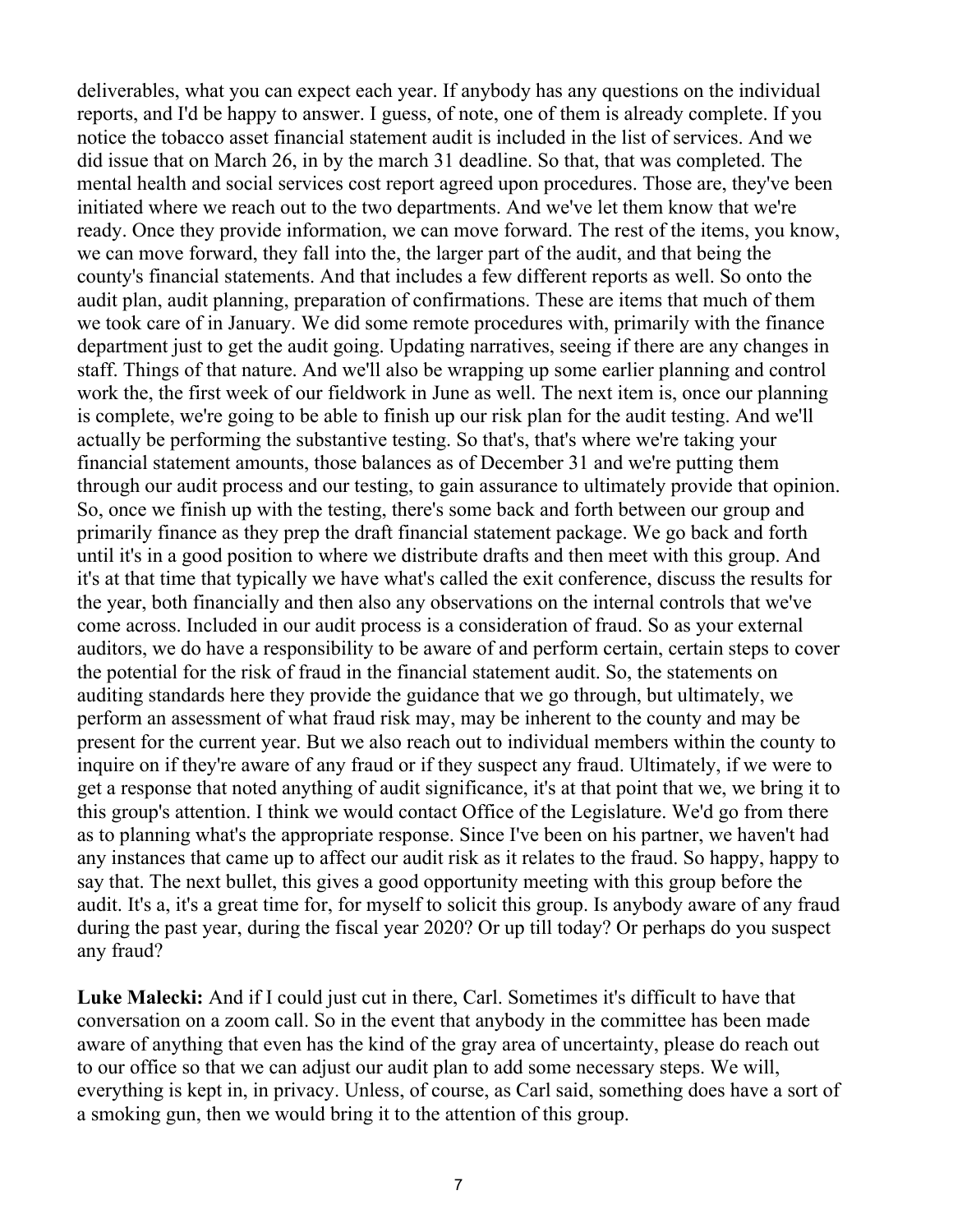#### **Carl Widmer:** Thanks.

#### **Chairman Parete:** Thank you.

**Carl Widmer:** It's never a fun question to ask. But we do hope that the group can be, has the opportunity to be candid. So of course, please reach out to myself and, and we can handle any responses to that. Next up the audit timing. As I mentioned before, we accomplished a, a good amount of our planning work back in January. And our primary field work where we get the most testing done, that substantive testing of the financial statements, that's performed from mid-June through mid-July. Typically, the county's had a history of complete and accurate records as of the date that they give us the records to, to be audited. And I think what provides good evidence of that is that there hasn't been adjustments from the county's state report, the AFR or the AUD they may call it. So, knowing that there aren't any adjusting journal entries, after going through the external audit process should give this group great confidence in the finance office and everybody who has their hands in the pot of putting together that financial statement package. Issuing financial statements and the other audit reports no later than September 30. There is two exceptions. As far as the due dates. Those two cost reports that I mentioned for mental health and social services, they do carry a due date. I believe it's New York State puts out June 1. In the past, these departments have, have filed late, and I'm uncertain if they do experience any negative consequence for filing late. But ultimately, our, our process starts when they provide us that cost report that we're certifying there. So just, just an update to the group outside of those two cost reports, September 30, is the expectation and the deadline for those reports. Potential dates for an exit conference. You know, last year, if we look at the timing, I believe it was September 10, that I came before this group to present on drafts. But being that the financial statements weren't issued until September 30, September 29. There were some items that, that weren't quite ready to distribute in, in draft form to the group. So, I didn't know if you guys were comfortable still meeting that early with the possibility that the package may not be ready. Or if that didn't bother you much. Is there, there any comment for the timing of an exit conference?

**Chairman Parete:** Well, last time, we, it was the eighth of October, wasn't it?

**Carl Widmer:** That was a second meeting that I came back to discuss the management letter. So that was one item that this group in particular wanted to discuss in detail. So once that was in a final draft form. That's correct, Chairman. I came back and, and provided an update to the group on October 8.

**Chairman Parete:** Anybody have any questions, comments? Legislator Archer.

**Legislator Archer:** I'm just, I wanted to go back on the cost reports that are basically due on the first of June according to the state. And from what I gathered, you just said you're not expecting the numbers to certify until September. Is that correct?

**Carl Widmer:** Um, no, I'm sorry if what I said was confusing. Each of those departments have represented they're not sure if they'll have records ready for us to complete our procedures to get in by that June 1 deadline. Mental health is provided their, they're shooting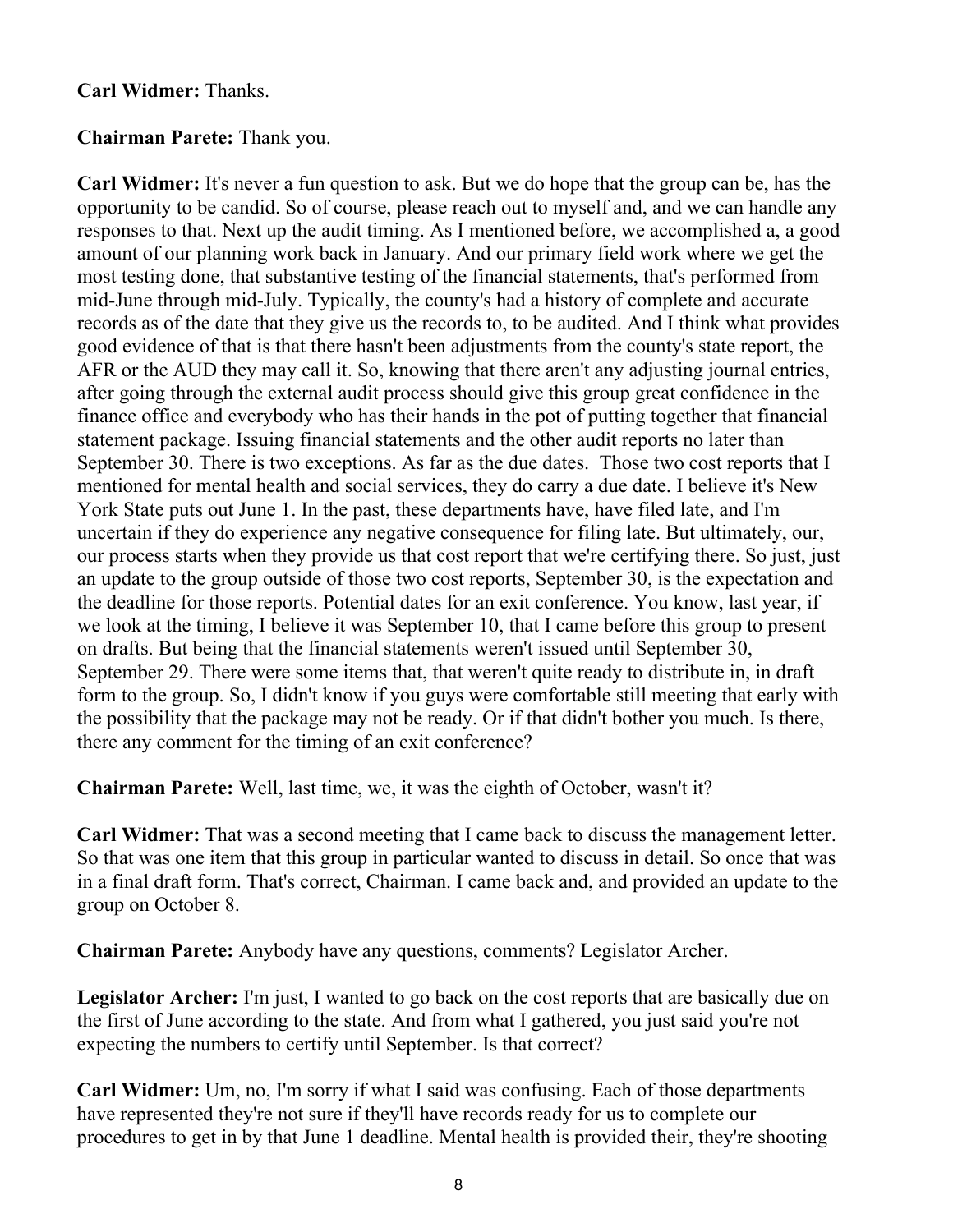as the end of May for a goal. So, it'd be a quick turnaround, of course, we'll try for it. Social Services provided a response that they don't have an anticipated timeline. So that one's a little bit up in the air as far as what dates they expect.

Legislator Archer: Okay, is this is, this is standard, right? Every year these reports are to be submitted. Are the deadlines? Do they move? Or are they the same? I'm trying to understand what the holdup is. If this is unmute, you did say that we're late every year. I'm just trying to understand, you know, why? And is there something we need to remedy but and you said, you're not sure if there's an adverse impact from a state perspective on this, it would be helpful to understand that, and maybe why it's delayed. timing.

Luke Malecki: Every department that we work with in the, in the counties that we work with, have their own set of internal procedures and deadlines. And it could just be that they are taking them as maybe as seriously as you'd like them to. So, from where we said, Our firm's ready to certify the cost reports as soon as, like within days of getting an alert that they're ready. We, as far as the ramifications, the potential ramification, the worst case scenario would be a reduction in state aid, or maybe they would delay a payment to you. I think what Carl's saying is that is we've not seen any dramatic negative ramification to any of our cost reports that are delayed. And I would say out of the, the 19 audits that we perform, three counties tend to fall in the same boat as yours. So, you're not the only one. Not that it makes it right. But certainly if, if you want it to encourage and maybe give a gentle nudge to those departments, we could support the the, the nudge with the deadlines and the fact that the majority of counties do abide to this, this deadline. And then once it's ready, like I said, we'll make sure our auditors get to look at that ASAP, because we recognize the importance of getting that in on time.

**Legislator Archer:** I mean, I think it's important to get it in on time, but I'm trying to understand the ramifications of not. Is it because of volume? Are the three that are always late, are there, do they have significantly greater volume?

Luke Malecki: Of the three that we do, one of those is mine. And that would be St. Lawrence County, just in full disclosure, they were delayed a couple of years ago, because of staffing issues, they were a little bit understaffed. Obviously, the primary purpose of their department is take care of the public health and take care of the welfare programs. So, they, they put that at the at the forefront and then they generally get to us accounting and finance people at the back end of their processes. And that's what happened with them. As far as the other one. I can't speak on that. But the most recent one that I had delayed, that was the reasoning.

**Legislator Archer:** I think it would be helpful for us. I don't know if anyone else feels the same, that if we could at least understand what the delay is and why it's delayed every year. You said this is this is generally what happens, it would be helpful to understand why every year we have the same issue. And you know, and if we can at least understand if there's any kind of impact to...

**Luke Malecki:** Is that something you're asking us to do? You want us to ask them what the delay is?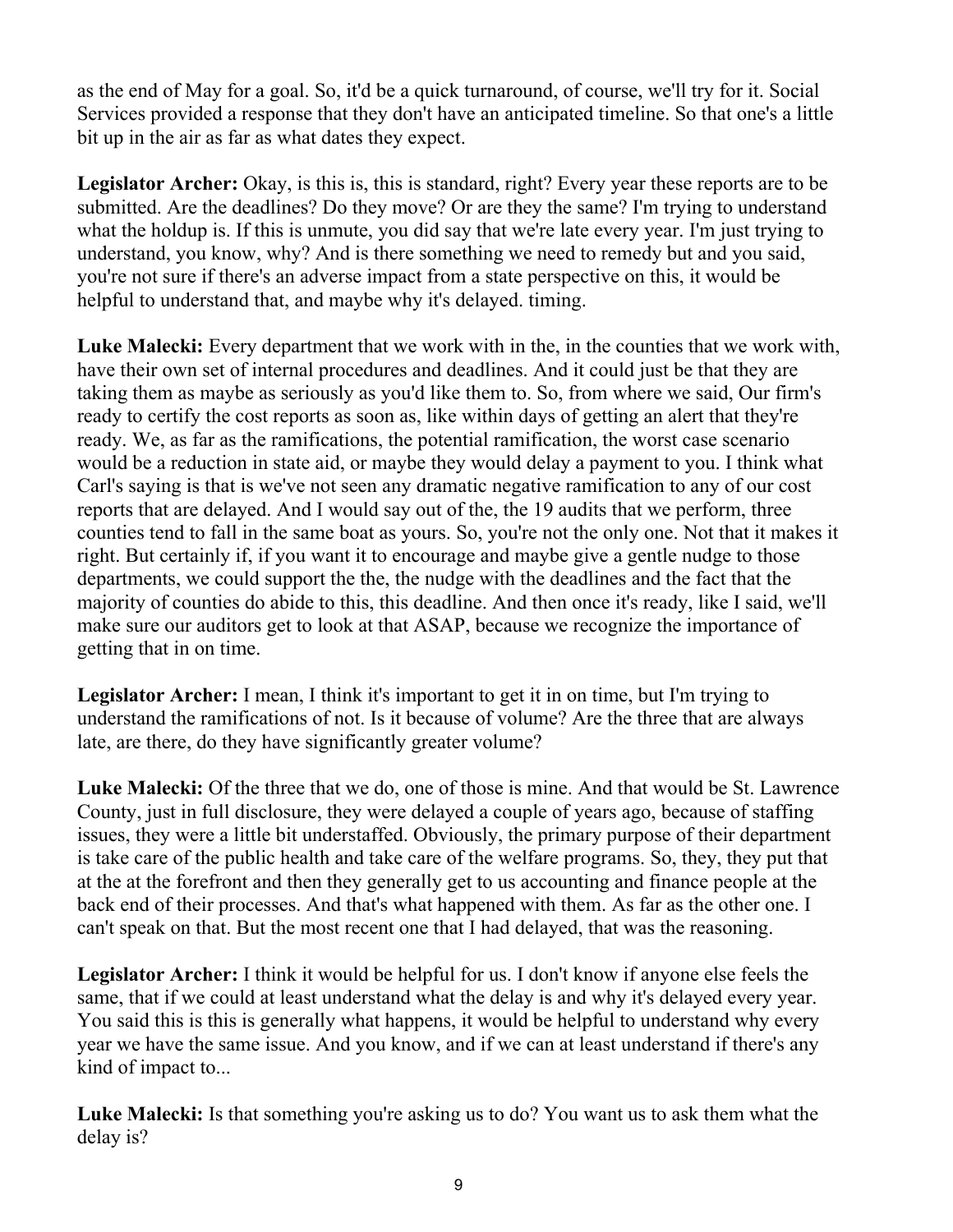Legislator Archer: I would be great to know. I mean, if you're doing the audit, can you at least find out why the cost reports are delayed? It would be helpful to understand.

Luke Malecki: Sure. We can, we can ask the question. Unfortunately, we don't carry a lot of power behind our question. But we can, we can translate that we'll. Carl will follow up with that department and then shoot the Amber an email. And then if you, if you wanted to follow up and kind of maybe encourage them politely to get it done.

**Legislator Archer:** Yeah, Chairman I, I defer to you on that. I just find it interesting. I don't recall ever hearing this before. So...

**Chairman Parete:** And, and I hear you and we can ask Amber to do it and follow up with us.

**Amber Feaster:** Okay.

**Legislator Parete:** Work with these good folks.

**Legislator Archer:** Yeah

**Legislator Parete:** We'll get an answer one way or another.

Luke Malecki: Okay. Amber, then what I'm hearing as we'll, we'll reach out to you one way or the other and either you or us will reach out to the departments we can have that conversation separate. All right. If, Legislator Archer, you do bring up a very good point. Why not get it done? Like even if nothing's happened in the past, the threat of, that, that, the ultimate threat is that state aids on the table. Why even play that game? So, I definitely agree with that.

**Legislator Archer:** That'll be great.

**Luke Malecki:** Well if there are staffing issues like to your example it would be great to understand so that we can have a conversation with the Exec that says, look, you know, are you aware of this? And you know, can, what can we do to remedy it? So, I think it's important to look into. Yeah. And the timing couldn't be better being that we have two weeks before it's due. So at least we can, yes, we can encourage that, that, hey, the leg wants you to get this done. What's going on? Fair enough.

**Legislator Archer:** Thank you.

**Carl Widmer:** And just quick, close on that, in the past, I believe mental health has been much more timely, it's been the Social Services Department cost report that is coming consistently late. We will absolutely follow up on that. On to areas of concern, and concentration. And I know something that, again, makes sense with this group together is to revisit what those management letter comments were last year. And just I'll quickly touch on what the comment was. And if anybody today here has any update on the status of those. And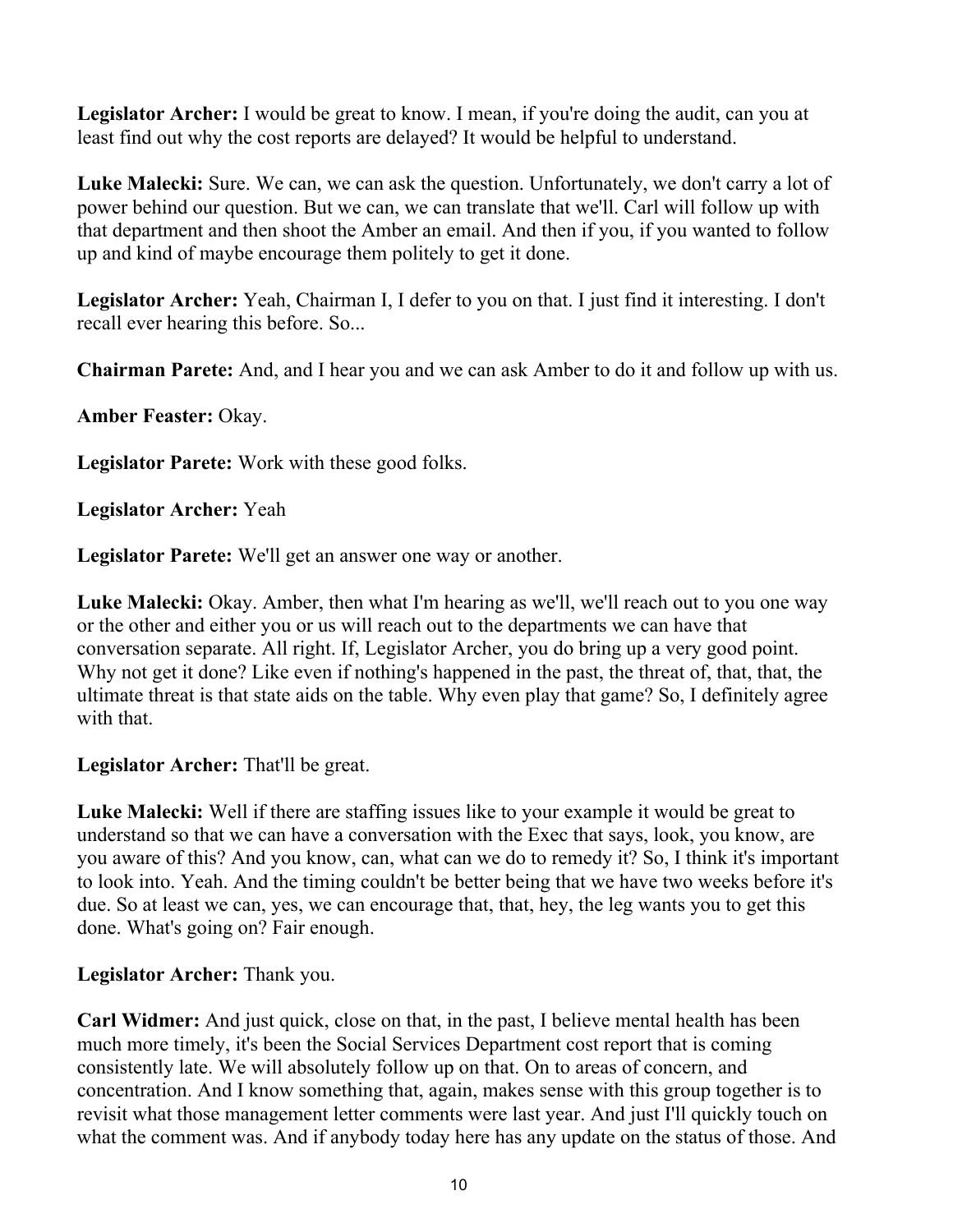they could update the group. Otherwise, we'll continue moving forward throughout the course of our audit, asking different members within the county that, that these comments pertain to, if there's been any update, has there been any response to those, one of the, the greater steps that we do during our process is reading the meeting minutes to see what action has taken place throughout the year. So that's something that will take place in June. And we'll be sure to note any improvements. Does? I'm thinking about it. Now, we want to go over the management letter comments. Does anybody have the management letter handy? Or I think I might just give an introduction. And if anybody can offer comment or an update on the status, if you please provide a response, that would be great. So one that's come up the past couple of years is just regarding formalizing some policies and procedures. And I know last year, there were improvements as it related to a construction-in-progress policy. But there were four other policies named that really the, the situation is the county has procedures in place. They just haven't been documented with a formalized policy. The first being a revenue recognition policy; two IT policies, one for disaster recovery, one for risk assessment; and then wrapping up with a bank reconciliation policy. But were any of those four policies something that members in this group were aware of any improvements or gained any traction and, and moving towards a policy? Legislator Archer?

**Legislator Archer:** Yeah, I, believe bank reconciliation got resolved. And Amber, you could confirm that. But I thought that...

**Chairman Parete:** In March.

**Legislator Archer:** There, yes. It had all gotten taken care of, I mean, it was a long haul. But everybody worked together to get it accomplished. So, I think that one was completed. I know the information technology; the risk and the recovery plan had been presented to economic development. Um, but I do not believ-, I do not recall there ever being formalized and put into a resolution and accepted. So, I'm not that one. I'm a little iffy about

**Chairman Parete:** The bank reconciliation one I think did pass in, in December, in December.

**Legislator Archer:** Herb, maybe you remember? Did we pass anything on that? On the policy after that whole audit and review?

**Legislator Litts:** I mean, I kind of remember the discussion. And I don't remember if we pass anything.

**Legislator Archer:** Yeah, I didn't, I don't either. I don't think we did, but okay, thanks.

**Carl Widmer:** With that, Legislator Archer, in on it risk assessment that was performed during 2019. Yeah. And then also included. We have another comment, but most won't cover it now. More on cybersecurity. So, this was on a disaster recovery and risk assessment. They're all, they work together. But those ones were definitely attached to a cybersecurity aspect. So, if it's the same case that that was performed, but no formal action had been moved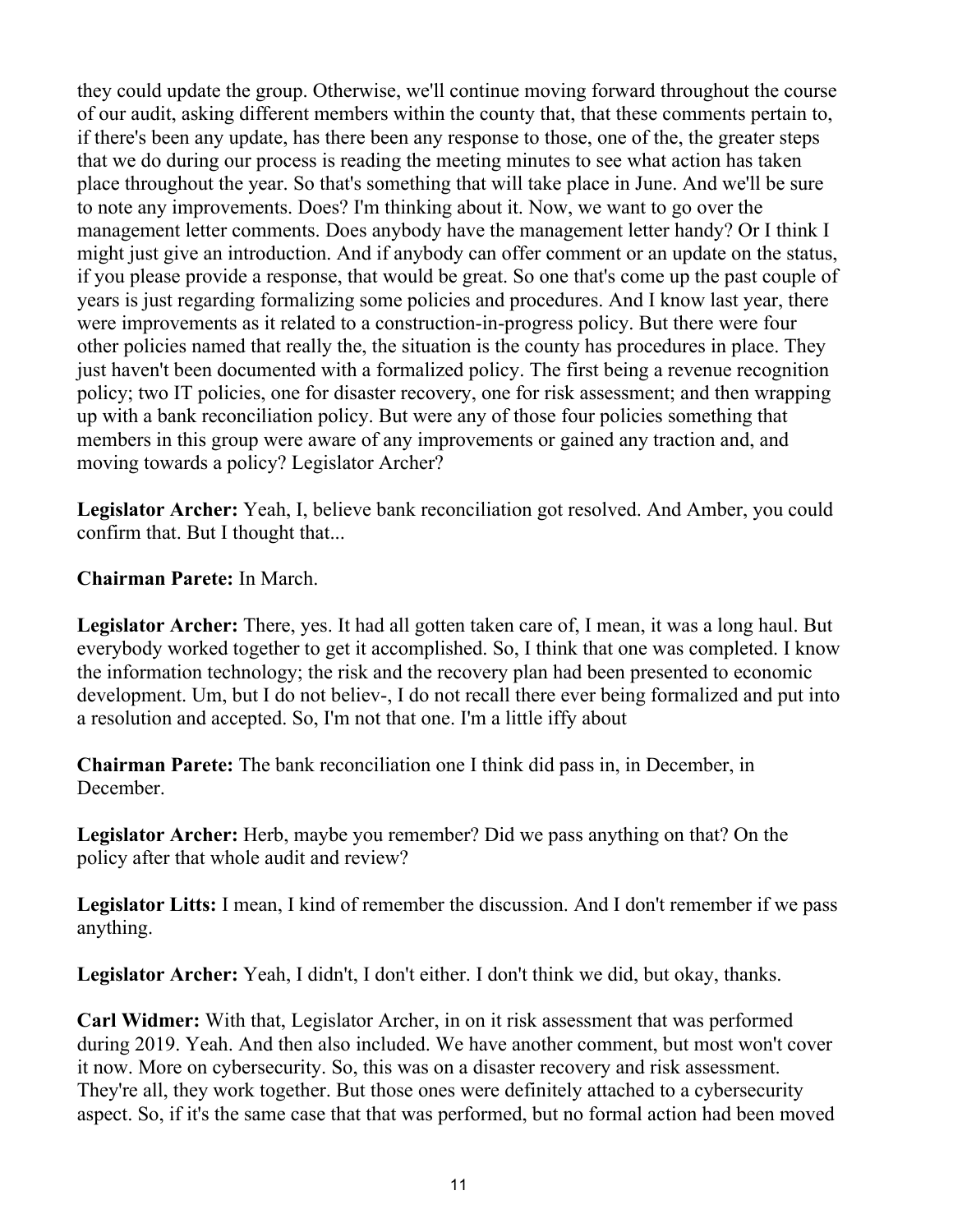forward on the policy. What we can do is just follow up on that in the first week of the audit to see if there were any amendments or any updates to the policy.

Legislator Archer: Right. And now they're talking about additional cyber security. I mean, I don't know how that's going to materialize from a federal perspective, but I'm sure we're gonna get some guidelines on that.

**Carl Widmer:** Okay. Okay. We did include, one of the newer comments from last year's management letter was just regarding the Coronavirus and the impact that it may have. You know, it, it's funny to go back into October 2020 and think where we were mentally as it relates to this pandemic. I think the spirit of this was really just to gather the important dates and communications that came down from the state. And ask that the county's budget and forecasting/planning models remain flexible, and be both short term and long term and be able to react to the new data that comes in. Because at that point, we were pretty fresh and didn't, didn't know as much as we know now. So, I think this did take a turn, especially being that it's now made 2021. Sales tax ended up coming in much better than we anticipated at that point in time. So, this, I don't think that there would be necessarily a, a direct response. It's probably an ever-changing effort. But has there been any, any new changes, maybe a new committee or a task force, or a group that's kind of led the charge on responses to the, you know, the impact of the pandemic?

**Chairman Parete:** Ken? Ken, could you answer that? No, okay.

**Carl Widmer:** Okay. Fair enough. And then finally, the last one was, we had a comment last year, during the performance of our single audit, that's the compliance audit over your federal awards. We noted that the adoption Assistance Program, there's a checklist that the state provides, and we saw it as a best practice to improve the documentation for each caseload file. And we noted that nine out of 25 cases didn't utilize that, that checklist. So that was really a best practice that we wanted to communicate. And absent anybody in this group knowing an update, we will be out at DSS for single audits this year. It's, it's likely, you know, each year, they have so many programs and so much federal aid that runs through that we end up selecting one or more programs for testing during our single audit. So, we will follow up during the performance of the single audit, if nobody has an update for us today. And I would guess that's the case. So, moving on. GASB Statement Number 84 I have listed here. This is the the most significant accounting standard that's going to be required for implementation at the, in the county's financial statements this year for the fiscal year 2020. Ultimately, it is a focused look at the fiduciary activity in the financial statements, and sort of redefining what qualifies as a fiduciary activity. So, there's going to likely be some reclassifications, from what were your, for example, Trust and Agency Funds, and some items may be allocated or reclassified into the operating funds that are responsible for that. So for example, when a payroll is processed, and deductions FICA is taken out of, say, your general fund for staff, and it's sent in to an Agency Fund and say, right at December 31, it hasn't been remitted, yet, those amounts are reported in an Agency Fund. This year, those amounts would stay within the General Fund. So that's just one small example of the type of reclassification and focus on fiduciary activity that GASB 84 is going to go through. We're not a big fan. I know your department of finance isn't a big fan. CJ's had a heck of a time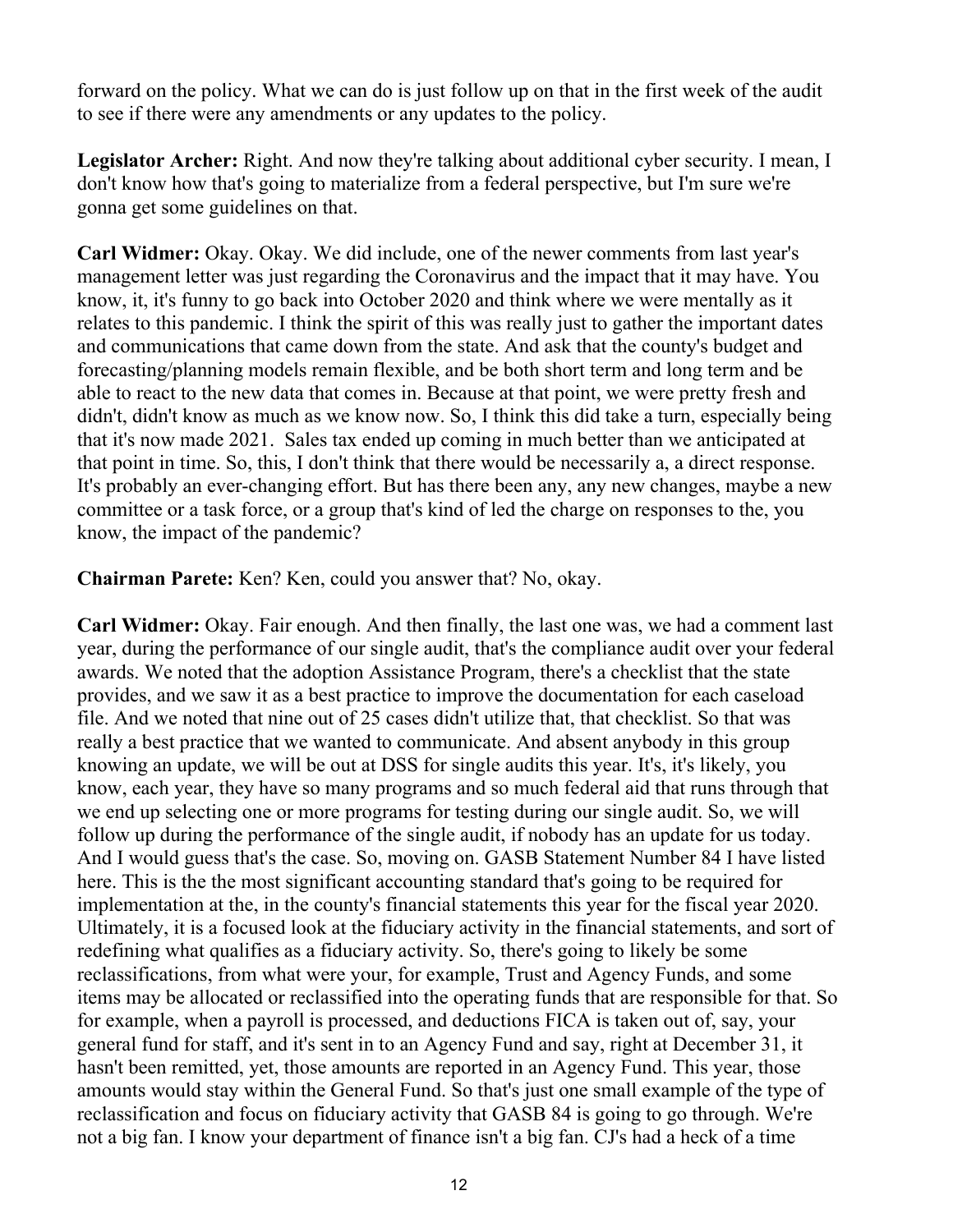going through this process. It's tough because once you get through it, we're, we're not so sure what the benefit is. It does shake up the financial statements a little bit. But the process was already set in place. We started talking about it back in January. And we've been back and forth with finance so that the draft financial statements will have their estimation for how the implementation should look and then we're going to be reviewing that during fieldwork. So just a heads up to this group that that would be a change that's going to be reflected in this year's financials. Finally, a last, last item I wanted to make sure we spoke on today was the economic relief that's out there. You know, over 34 million dollars is named to your county. And just wanted to bring it up as a topic. If you had questions, if you wanted to speak on what planning or any items or discussions that have taken place in meetings. You know, it's an open forum here, of course. You know, some interim guidance, the interim final rule was released on Monday. That then answered a bunch of questions, but was curious if, if this group had any comments on it.

**Chairman Parete:** I think Lynn, Lynn Archer, Archer, Legislator Lynn Archer.

Legislator Archer: Thanks Chairman. If you will have something to say please go right on ahead.

**Chairman Parete:** Oh, no ma'am, I was, I just get Tongue Tied sometimes.

**Legislator Archer:** Um, we just, actually we just saw, I don't know if any, if any of you have all seen it, but we just got a late Resolution. We're gonna, their, I guess you have to apply for the, of the trenches, they're going to put it into trenches, 50% each, and you have to apply through a portal. Do you have any specific understanding of the process, how it works? The resolution that came before us says the Chairman of the Legislature has to initiate the portal. You know, I just, there's, uh, so it's just, you know, 17 million coming our way. And, you know, not sure if there's any guidance on how we use the money.

#### **Luke Malecki:** Yes.

**Legislator Archer:** So, it would be helpful if you have some insight in it. Since you're already up there.

Luke Malecki: How much time do you have?

**Legislator Archer:** Yeah, if you can keep it, keep it brief.

**Luke Malecki:** All right, yeah.

Legislator Archer: General. Very general.

**Luke Malecki:** As far as getting the money, the, the recipients they are outlined, depending on if you get the CDBG funding or, or the county's is coming directly. What we've seen is either the chairman, treasurers, or comptrollers are the ones that are, kind of the ones that have to trigger the, the funding, the pay down. Part of that process, don't, be, be grateful that's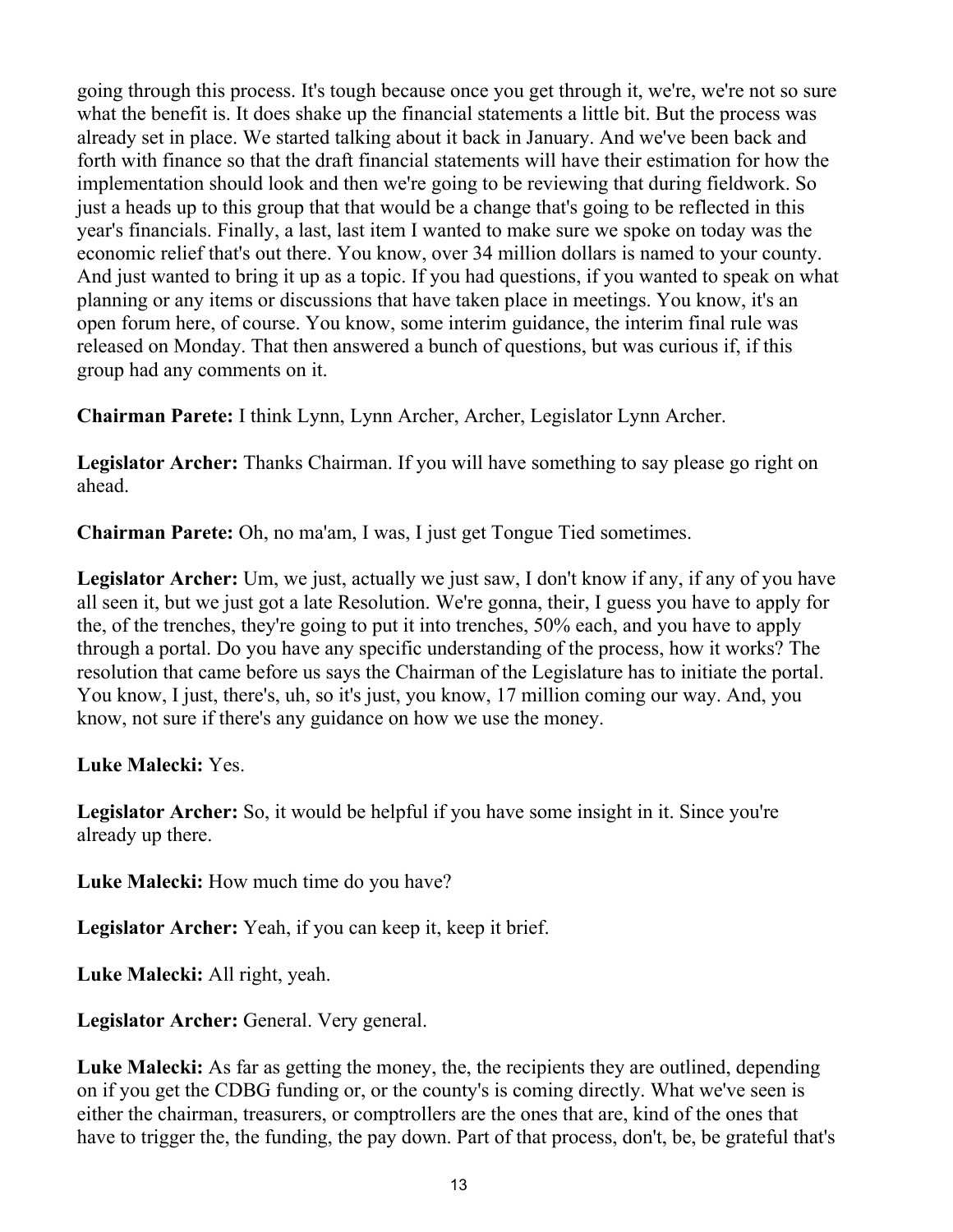not you, because you have to get like through your facial recognition. I was talking to a treasurer down in the south, southern tier, recently and she said she spent about five, five hours, five hours, she was exaggerating, probably about a half hour with her face in front of her phone trying to get the money. So once all that get that that probably wouldn't affect anyone on this committee, per se, because you're not the ones that has the ultimate responsibility as CFO. But once the money comes into the county, it's a, it's a grant that you're being provided the funds in advance. So, it's a little bit different, because you're actually applying for the money after you theoretically spend the money. So, I, I will put the caveat that this is all in potential theory right now. Because although it was issued, it could change. And it's all subject to interpretation. So basically, you have Congress that put together the letter of the law. And now the Treasury is trying to interpret the best way that we can have our governments to spend it. So that's where we're at right now. Now, once the money is in your possession, they say that you can use it, you basically recorded as a cash in a liability. And then as you can, can accrue the money and actually use the expenses, you're going to file interim and quarterly reports to claim that. And then that's when you would recognize the revenue and expense. Before we get into how you spend it, it's important to note that the first 17 million has to be spent by the end of the year, to even give the opportunity to have that second 17 million, the second portion, you then have till 2024, to spend. As of right now, there is nothing that says the second portion is guaranteed, even if you do spend the first. So that's a little bit of a gray area. We don't know if it's based on just Ulster County spending their first half, or is it a regional approach, a state approach, or a nationwide approach? So as of right now, we're just encouraging all of our clients to do your part and try to spend as much as, of that full amount so you can secure that second portion. So how do you spend it? Where do you spend it? Well, the very first thing that everyone thought the, the the letter was, the law was going to allow for is this revenue replacement. So, the revenue replacement in theory, people were thinking that oh, we can just show that we lost some revenue in 2020 and put it back in our fund balance. Well, there's the interim final rule says no, that's not how this is going to work. What it does, is it opens and I'm just going to pull up some words so I get the the right wording. What it does is you can look at your revenues from 2020, 2021, 2022, and 2023 and you stack them up against either your trend regression, or a straight percentage of 4.1%. And the greater of those two, which typically is probably that 4.1% of 2019 revenues. That's the portion that's eligible for revenue replacement. So, let me phrase that another way. So, you take your 2019 revenues, take out your one-time items, your sales tax and some excludable items that are outlined in the FAQs, and then you stack that on an aggregate to the same revenue stream in 2020. And the gap between those is now revenue replacement. So that revenue replacement then has to be used for what they refer to as government services. And I'll actually read the FAQ because it's pretty ambiguous and there's a lot to be left for interpretation. And I think that was the Treasury's intent because the letter of the law is a little bit more finite. And what they try to do is open the possibility by using words like not limited to. So, what it says is the interim finance rule gives recipients broad latitude to use the funds for the provision of government services, to the extent of the revenue reduction, which is kind of what I was trying to explain. Government Services can include, but are not limited to the maintenance of infrastructure or PAYGO spending for building new infrastructure, including roads, then the modernization of cybersecurity, including hardware, software, and the protection of that critical infrastructure, health services, which is a big item within the county, environmental remediation, school education services, and the provision of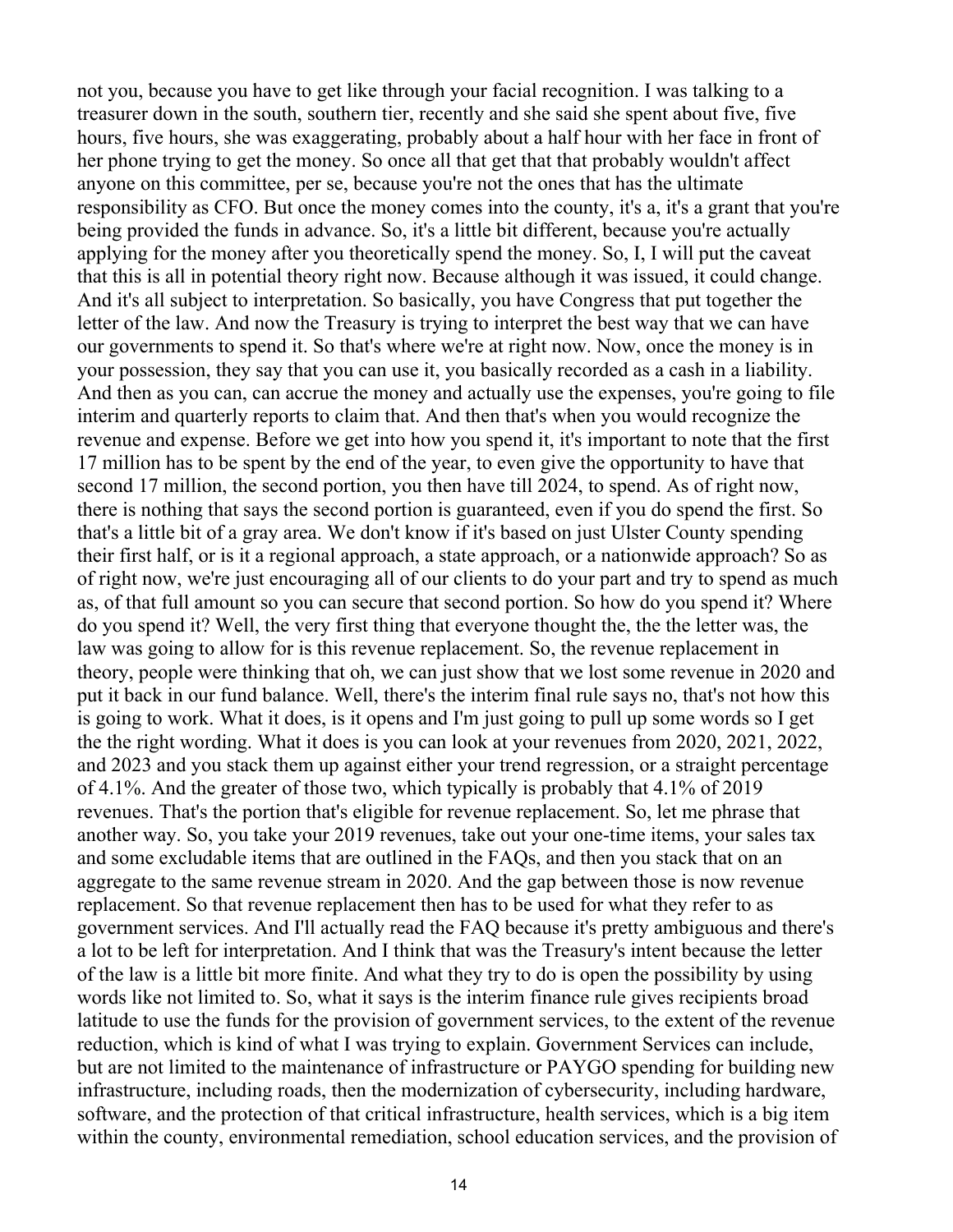police fire and other public safety services. So right off the top, I'll tell you right now, you're not going to be able to double dip with any of these funds. So any money you're getting Medicaid or Medicare assistance or anything through Department of Mental Health that's getting state funding will not be allowed to use this revenue replacement. But...

**Legislator Archer:** What about potential, what about potential FEMA, because that's the confusing part, right?

**Luke Malecki:** You won't be able to use FEMA expenses. If you claim it under the AARP, you will not be able to claim it for FEMA. But it doesn't necessarily, the, the kind of the ambiguous term and the words broad latitude of government services, makes my interpretation of it. And again, this is just my personal interpretation. This could change. Is, well if we weren't going to get this revenue and we essentially had to live a pandemic year again, what cuts will we be making? In other words, what can we use this revenue to reinstate government services that were otherwise diminished? That would be if you wanted to try to use it for current spending. The alternative, and, and probably the brightest line for using this money is to look at the maintenance of infrastructure and PAYGO spending for new infrastructure. So those would be projects that aren't currently on the books, but maybe have been on the wish list of some county departments. So, there's obviously a little tugging and pulling, who's going to get to use this money, and then what methodologies this money is going to be used. So we've been recommending, almost before the, the spending occurs to put some sort of a, a criteria, almost like a capital needs assessment of, to take some of the politicking aside within the department levels of fighting for this money, and kind of, say, here's our list of criteria of how we think this is going to benefit the residents of Ulster County the best, whether it be public safety, public health, road improvement, however, the Leg sees it important. So that's where the bulk of this money is going to go. So, all of your of your 17 million, when you go through that equation on the revenue replacement, you may not get to that full 17 million, right. So, after that, that's where the other criteria that we've probably seen, which are direct COVID expenses, which are premium pay, and then the infrastructure of the sewer, water, and so forth. So, the first step to kind of understand how much flexibility there is with this spending is to get that number kind of punched in for what the revenue replacement is for 2020. And then for 2021, up until you claim it. Now the last, another caveat on the expenses. And I'll pause for questions, I'm sure they're probably a few out there now. Is the expenses that you're going to claim have to have occurred on or after March 3, 2021. So, the revenue is backward looking. But if you think of when the legislation was passed, that is forward looking onwards. So, from March 3rd to December 31st, the goal of the county is going to have to find areas that fit that FAQ number 23. And Carl can send this to the group, the FAQs and the fact sheets. I don't think you want to read 157 pages of the interim finance rule. Let us do that. But those are the challenges that you have. So, I'll pause for any questions or any other deeper digs that you might want to look into.

**Chairman Parete:** Anybody, I wouldn't even know where to start to be quite frank with you. I mean, I I kind of know my limits, and I think I've reached them.

**Luke Malecki:** I jokingly say, Mr. Rock, go ahead.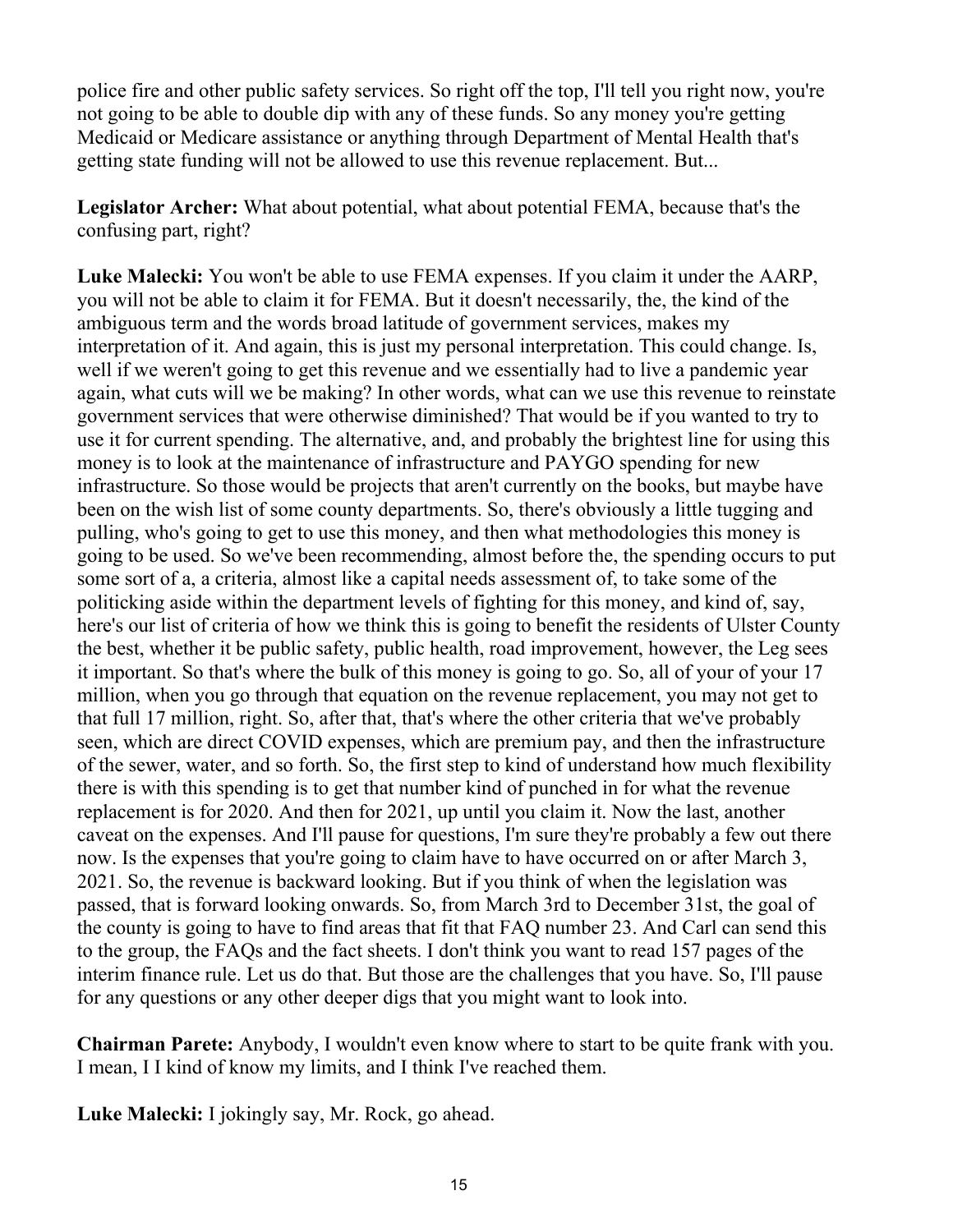**Legislator Ronk:** Um, thanks. My question. Is there any deeper guidance on the environmental remediation like, like one of my questions is could we, in theory, use some of this money on remediating, let's say, parcels that we've been putting off for tax foreclosure? Because

**Luke Malecki:** Like blight?

### **Legislator Ronk:** Yeah.

**Luke Malecki:** Yeah. Yeah, as of right now, it seems like that would fit because that accomplishes a couple of those, that would accomplish the public safety services, as well as environmental remediation. So, for the, for the, for the portion that would fit is the revenue replacement, I think you could make a case. And that's where, I think it's going to be less of what the expenses and more of how you document the expense. I think if you sit there from the perspective of a taxpayer, federal, local, whatever the case may be, and they hear, oh, we use this to offset, I don't know, whatever silly, regular administrative costs that we would normally have, you probably have a little bit of a tougher explanation to do. Whereas if you said, look, this money came in so now we can make our communities safer, and more attractive to incoming individuals, I think it fits, and then we just have to make sure you document it well enough as you go through it.

**Legislator Ronk:** Thanks.

**Luke Malecki:** As of today.

**Legislator Ronk:** Yeah.

**Luke Malecki:** That could change.

**Legislator Ronk:** Well, yeah.

Luke Malecki: It sounds like a cop out. But I had a totally different thought process on this a two weeks ago. And now they, I was thinking it would be able to, to refund some of the coffers. We, we have communities that issue deficit notes, they were planning on just paying that deficit note, well, then this fact sheet comes out and says we can't use it for debt. Well, the debt exists because we didn't have revenue, you're giving us revenue to replace it just, it, it's still ongoing. I know, there's communications going on with Schumer's office and some of our local governments here on trying to get clarification and trying to get some broader scope. And I started this conversation with how much time, I, I, I went to a meeting to summarize a financial statement audit for a town unless that room three and a half hours later and completely exhausted from talking about AARP, because there's so many differentiating various variables within there. Anything else off the surface or that, this kind of, at, at the onset? It's very fresh information, and I'm sure there's going to be more questions as we move on…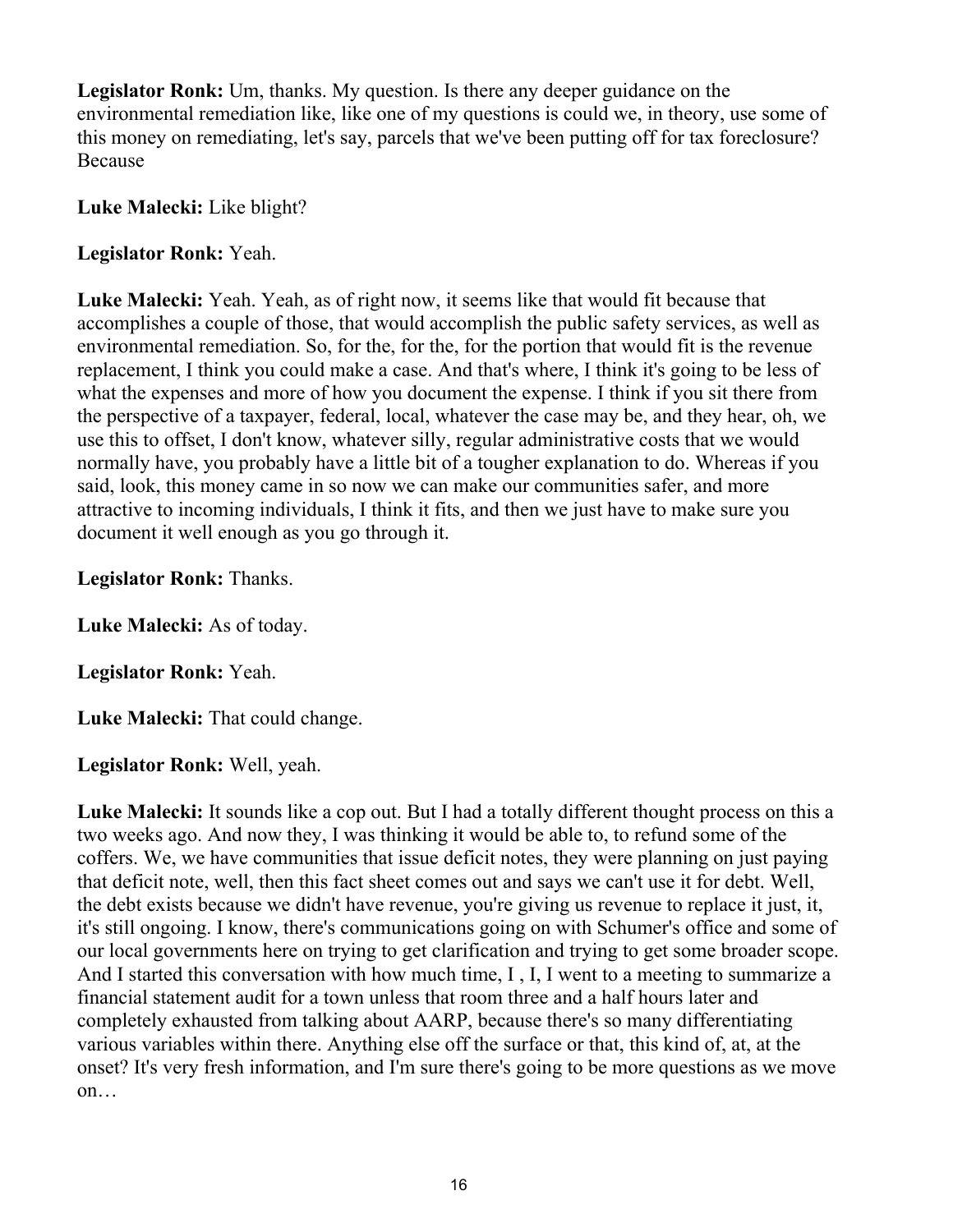**Legislator Archer:** I think our big challenge is going to be identifying the revenue replacement number. I think that could be challenging.

**Luke Malecki:** It could be except the, the government, the language actually says they tried to streamline it by using the aggregate. And, and, and the simple way of putting it is to take it. And I'll probably, I may be missing some assumptions. But if you take your total revenues, you remove any refunds from your insurance, remove any sale of one time sale of property, you remove any certain excludable, miscellaneous revenues in 2019, and look at that number, and then apply the 4.1%. And then just compare those same, that same basket of revenues in 2020. And that's your number that they're looking at. So you may get a little, if you want to get a little dirtier within the, your individual calculations, but the way the federal government looks at it, and the way us as single auditors are being told to look at it. That's it. It really isn't bad.

Legislator Archer: Okay. I thought you were going to have to break it down and justify it.

**Luke Malecki:** So, did we. So, did we...

**Legislator Archer:** Oh, okay.

**Luke Malecki:** ...up until yesterday, Tuesday.

**Legislator Archer:** Oh, okay.

**Luke Malecki:** Yeah, no, that was that was the kind of uniform thought process. But then they basically, I don't I don't want to be rude and try to figure that question out, but within the FAQ, they actually say it's just general revenues, and they use a term like other general revenues. But, and don't be confused by that term, either. It's not, from what we understand, it's not limited to the General Fund. So, you could be looking at your Road Machinery Fund, you could be looking at any sort of Park fees. Yeah, it's its government wide. The other caveat that I will say, and this is more of a preference, but what we worked with the County of Erie, and Eire was one of the fortunate groups that got some CARES money, they got about 160 million dollars of CARES money. And one of the best practices that I like to share with some of our governments that didn't get that pleasure of having the CARES money, but are getting this AARP money is consider separating fun for the AARP money, almost like a Special Grant Fund. And then if you if you potentially have some qualifiable expenditures in the current budget, in the General Fund, that like I said earlier, if you didn't have this revenue, maybe you would, maybe there's, we'll use an example, broad example, maybe sheriff's overtime has 200,000 dollars of overtime, and you would have said hey, we're, we're short in 2020, we had to cut that to 100. Okay, well, maybe that would fit the criteria of this AARP. And you transfer that AARP expenditure into the AARP fund, and match it with that 17 million of revenue. And where that came to work for them was that you tend to during the execution of a grant, you try to be a little bit more aggressive with your expenditures, there's some items that you know, this kind of for the remediation we talked about, that seems like it fits really good. So we'll give that one a green, then maybe the police one, or the public safety one that I just talked about, maybe he's a little hesitant, we'll give that one, an orange, or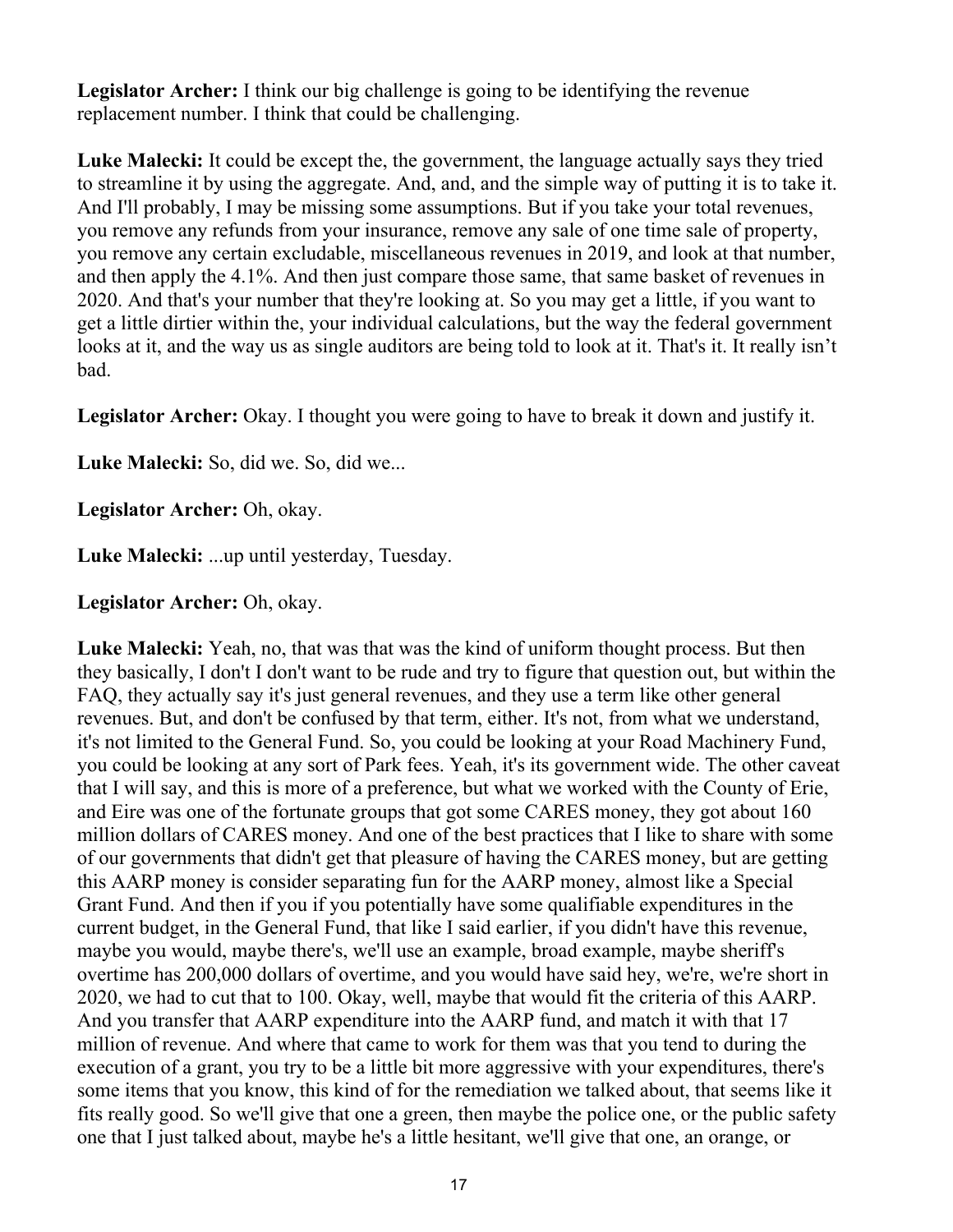whatever the class of criteria 1-2-3-4, so that when you finally get to the end of the year, and you say, Okay, we got 25 million dollars in that Fund, let's go through all of our more risky items and pull those back into the general fund. And that's exactly what Erie did. And it worked very fortunate because with the CARES act, and I have no reason to believe this will be different, despite the different administration's that oversee it. The CARES act was awarded in August of 2020. The final guidance, and mind you, they were instructed to spend that by December 31, 2020. The final guidance was released on January 15, 2021. So they, the counties and the recipients of that CARES money had to do the best job they possibly could but at the same time recognizing there's going to be some ebbs and flows and some, some reconciling at the end of the year. So, for this, you're definitely going to do yourself an advantage by isolating the expenses, and almost keeping the same chart of accounts. So you know, where if the, if we decide, or excuse me, if the county decides, hey, this doesn't fit the AARP, you know exactly where to put it back in the, in the original fund. It's intent, it's, if you talk to anyone in your finance department about this, it's always my, my experience is by the time I'm finished with this conversation, everyone's just like, Oh, my gosh, why is this happening? Because, again...

**Chairman Parete:** Uncle! Uncle!

Luke Malecki: ...The federal government, the state, look at all this money we're giving you right? Oh, we're awesome. And then you guys get to do all the work.

**Chairman Parete:** Amber, is there anybody from one of the other departments who might want to chime in on this?

**Amber Feaster:** No one else is with us today.

**Chairman Parete:** Okay, thank you. Anybody else like to, to get more embellishment on what we're trying to absorb here.

**Luke Malecki:** And it's a moving target. So, as you guys have questions. As Carl said, I've already talked to a dozen different county people, and the City of Buffalo representatives from larger towns out here, trying to just get the feel for the pulse of what's on people's mind. So that's where that what my expression of the ideas were today. It's going to, it's going to evolve. So as they as the questions come up, and you hear things throughout your peers and your, maybe some of your neighboring counties, and you have a question, don't hesitate to ask us and then we'll, we'll try to, try to dig up the information. And I, I, I am, I'm not, I didn't say I finished but I am reading the, the interim final report. I got, I got afternoon tomorrow to blocked off to finish it off. But it's, for me, it just causes more questions. So, it's really frustrating.

**Chairman Parete:** Thank you.

**Carl Widmer:** Thanks for the input that's, we'll continue providing resources to this group. I set out to Amber Tuesday morning, just asked her to circulate to this group, I sent out this guidance, I send out the FAQ's and a quick fact sheet.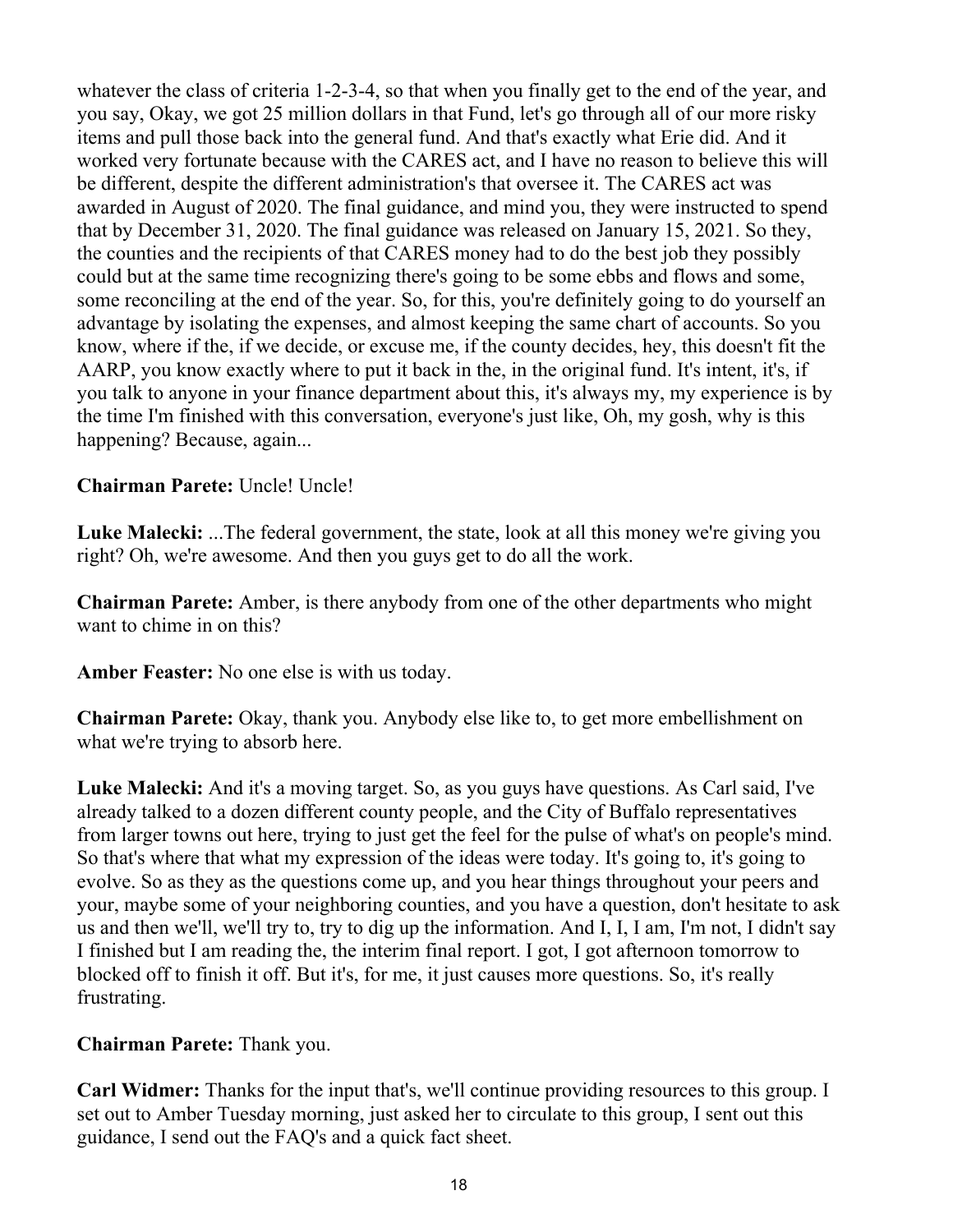#### **Chairman Parete:** Perfect.

**Carl Widmer:** Also, within the email are a couple links. And one goes directly to the US Treasury site on this item also included a link to NACo, the National Association of Counties. And that's helpful because they're they're focused with the items that you guys are focused with.

**Luke Malecki:** And that's it, that's an overflow of information. If I was going to start with one, I would go with the FAQs. That breaks it down to 18 pages, pretty easy layman term read. And then that kind of bases on the fact sheet which, the FAQ sheet, a little bit more in the in the weeds, but it's only eight pages. But if you're going to read two that, those would, those would be it. And then they kind of direct some areas of interest that could lead to some more resources. Hey! Two other things, if I could just interject on the areas of concerns that I've seen as as a response to the pandemic year, that if you haven't already something that you may want to think of as a group, and that's kind of revisiting the work-at-home policies. We've seen a lot more teleworking and some of that teleworking is sticking now. And by that I don't really mean the IT side of things. What we've witnessed is a lot of our governments Pretty up to speed with the it. So, a lot of the firewalls were all, all kind of forced into upgrades in 2020. We're talking more on the department level, who's offering the permissions, who's ultimately reviewing the timesheets, making sure the county works getting done, what sort of accountability, what level of communication's required? That's where some of the ambiguity exists with, with the work-at-home policy. So, I invite you to kind of explore that a little bit. And then the last one is, as you probably have seen, the state is now mandating all municipalities to have a health pandemic emergency response. We're expressing a little bit of kind of just explore expanding that a little bit to the actual emergency response policies of the county. And by that, one of the things I've noticed in some of our my clients is that the, the legislature or the Board of Supervisors, or the Board of Directors, or whoever it may be put together an emergency resolution that says so and so has free reign over moving budget items. And then four months later, the governing body says, so has anything moved? In other words, there was no requirement of a communication beyond, you have the permission. So, what we're recommending, is to include something in that emergency response policy that says a minimum communication. So yeah, you're allowed to make these budget amendments, but we want to know about them on a weekly, bi-weekly, monthly, whatever the preference basis is. So just a couple of things right off the cuff before we even set foot in the door, things to think about that may make their way into the management letter or not.

Legislator Archer: Have you seen anybody crafting anything on that?

**Luke Malecki:** On which one?

Legislator Archer: On the policy, on both of the policies.

Luke Malecki: Uh, not yet. Not, nothing's gone out there yet. We'll keep our ears open. I mean, we're recommending it there. And we can actually take a stab on, on putting together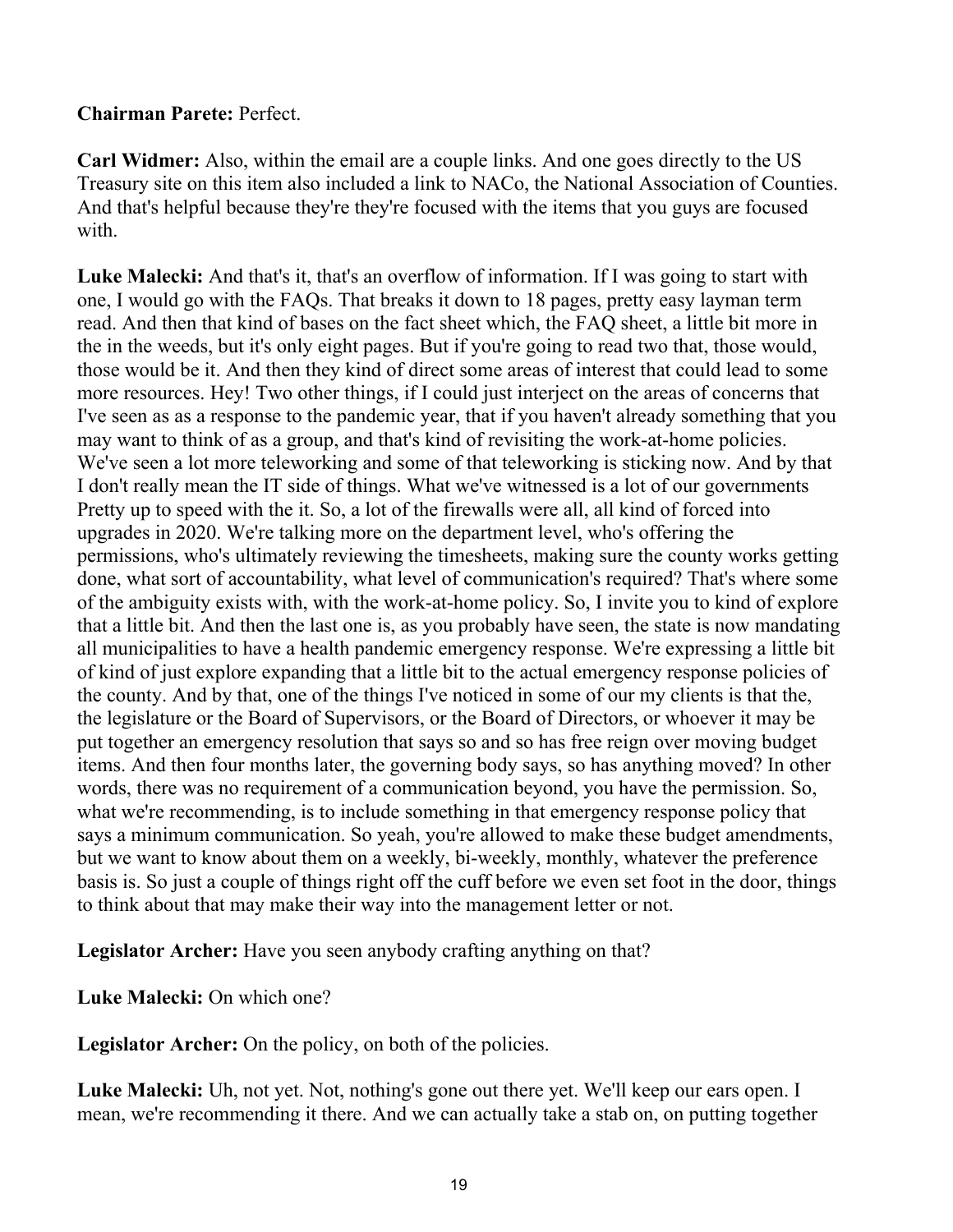some some suggested language, obviously, we can't put anything this should, this is what the policy should be, but just what it should cover.

**Legislator Archer:** Or things you may want to consider. That could be helpful.

**Luke Malecki:** Sure. Kind of make it like a Mad Libs. And you can make it fun.

**Legislator Archer:** Yeah.

**Luke Malecki:** I mean, I know I, I kind of took over this last part but a question that I like to ask my audit committees, and Carl, you may or may not like this, is what can we do better to make this audit smoother? Is there any areas any communications that you're looking for, that would better serve the county, any particular areas of interest in the county? We answer every audit plan, with a little bit of contingency to, to pick up some, for example, a CARES act audit, or maybe some additional services related to AARP. I like to offer this, this meeting as a forum for us improving ourselves in our process, recognizing that we're far from perfect, just like everybody else. But we want to get as close as we can. So if there's anything that we can do to adjust our audit plan, this would be a great time. If it doesn't feel comfortable at this time, you can call me if you don't want to nag on Carl, but probably talk to Carl. He's got broad shoulders. He can handle it.

**Carl Widmer:** I've asked the question. At our exit conferences, I do bring this up.

Luke Malecki: So, is there is there anything that you'd like to see differently this year?

**Chairman Parete:** Amber, have you documented anything that you're concerned with? In particular, or we can discuss it some other time.

**Amber Feaster:** I haven't heard any documented concerns for the 2020 audit yet.

**Chairman Parete:** Okay.

**Luke Malecki**  We just asked it. If anything does come up, let us know so we can, we can address it.

**Chairman Parete:** And that's very, that's very reasonable, sir.

Luke Malecki: Thanks. Try to be reasonable.

**Chairman Parete:** It's helpful in the long run. All right. Well, thank you, sir. Again, Anybody? Anybody else want to? Conversation? Ask any questions of Mr. Widman? Well, I guess we'll move on then. Thank you, sir, for your, for both of you, but Mr. Widman, in particular for your presentation to us.

**Carl Widmer:** Sure. Thank you very much for having us. We're, we're excited to get out there.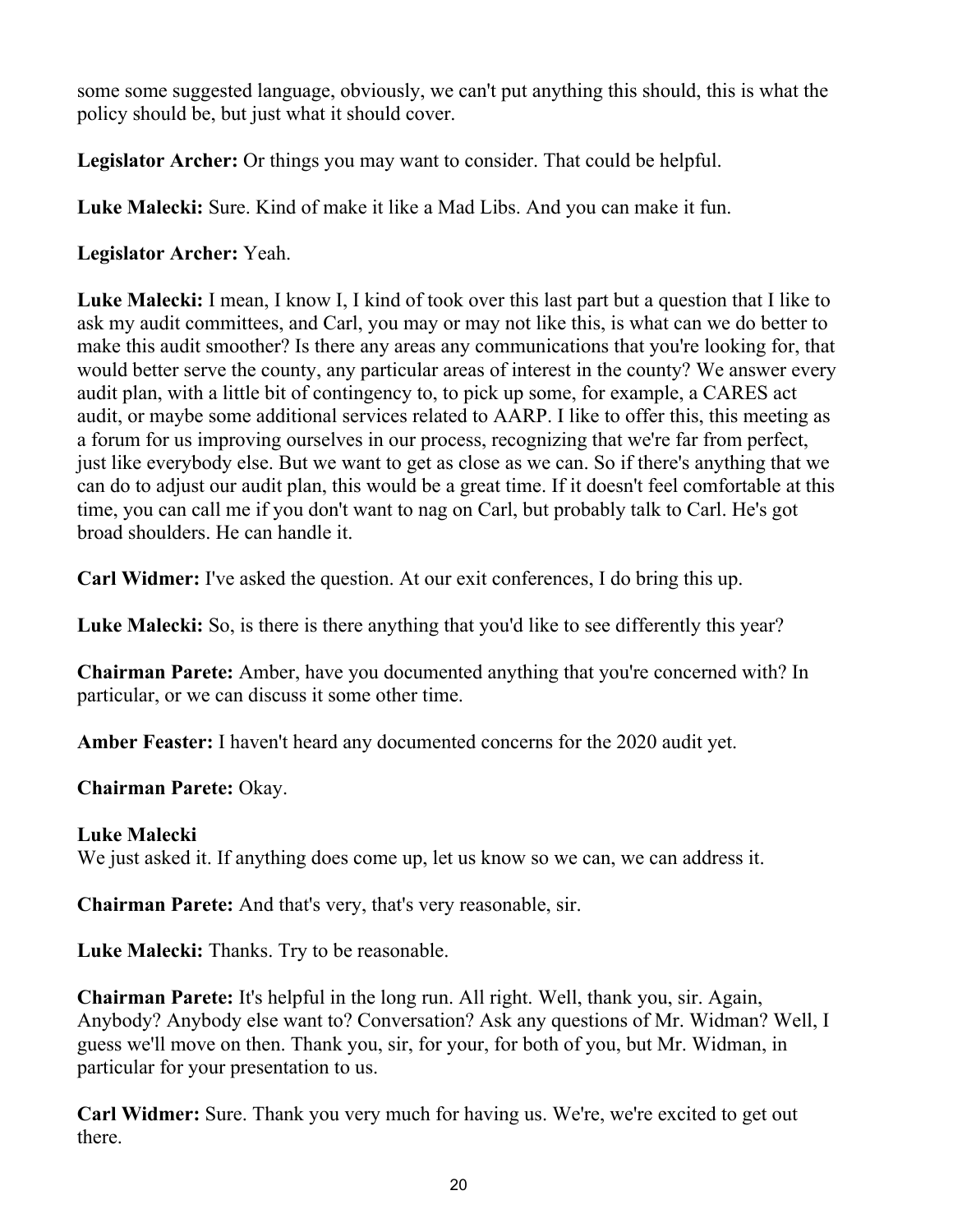#### **Chairman Parete:** Good.

**Carl Widmer:** Thanks for your time.

**Chairman Parete:** Okay, thank you. Thank you. Well, now the, the other part of the agenda, and I don't, if, if you want to embellish or enlighten anything else on what we just heard, you know, even if it's just idle banter? Okay, now it, the external auditor and audit firm selection. The firm that we were just dealing with, or we are dealing with has been an auditor for the county since 2014. There was an RFP sent out three years ago with a one-year extension. The three-year contract is up now. We can offer a one-year extension. There is no mandatory requirement that the counties change auditing firms. They do have to change their managing partners. And again, it was Mr. Tom Malecki, I guess it was working with the county over the years. And now it's Mr. Widman and his staff. The, you know, Sarbanes Oxley, which led to these requirements is, was mostly driven by, by, by Wall Street and the finance people. So, there are no rules for the county, counties. However, we have to make a decision today on whether we want to move forward with RFPs or if we want to exercise our option. Now I understand. Okay, just give me one second. I understand that. The folks, legislators who were on this went through a very extensive a discussion about three years ago. And that's where we are right now. So, Legislator Ronk, Ken.

**Legislator Ronk:** Yeah, thanks. Um, you know, I, I'm never opposed to going out to RFP. Personally, I think that, especially after COVID, to see what's out there and who might bid, um, would be positive. I also, even though there's no requirement, I'm in favor of switching auditors from time to time, because I've seen over my tenure in the legislature that some of these auditors tend to regurgitate a lot of things in their management letters and in their audits. You know, I, I just think that it's, you know, as long as the, you know, disparity in the amount of money that's charged isn't outrageous, I think it, it's a good idea to switch out from time to time, especially when you're dealing with an independent audit. So I'd be in favor of an RFP personally.

**Chairman Parete:** An RFP doesn't necessarily mean you have to switch auditors though.

**Legislator Ronk:** It does not. And I'm sure that Drescher & Malecki will bid.

**Chairman Parete:** So, anyone else, please? This is, this is our one charge for the year. Well, I, I will certainly support what the majority wants. I do know, from conversation that the folks who, who put this, the RFPs together three years ago, had a lot of conversations, positive conversations, and appear to have done a good job. So, somebody has to make a recommendation either to, to exercise the option, or to go out for the RFPs. And, and then yes, yes, Legislator Archer.

**Legislator Archer:** Yeah, I just want to, so we have one more year if we wanted to, before we would have to actually go out to RFP.

#### **Chairman Parete:** Yes.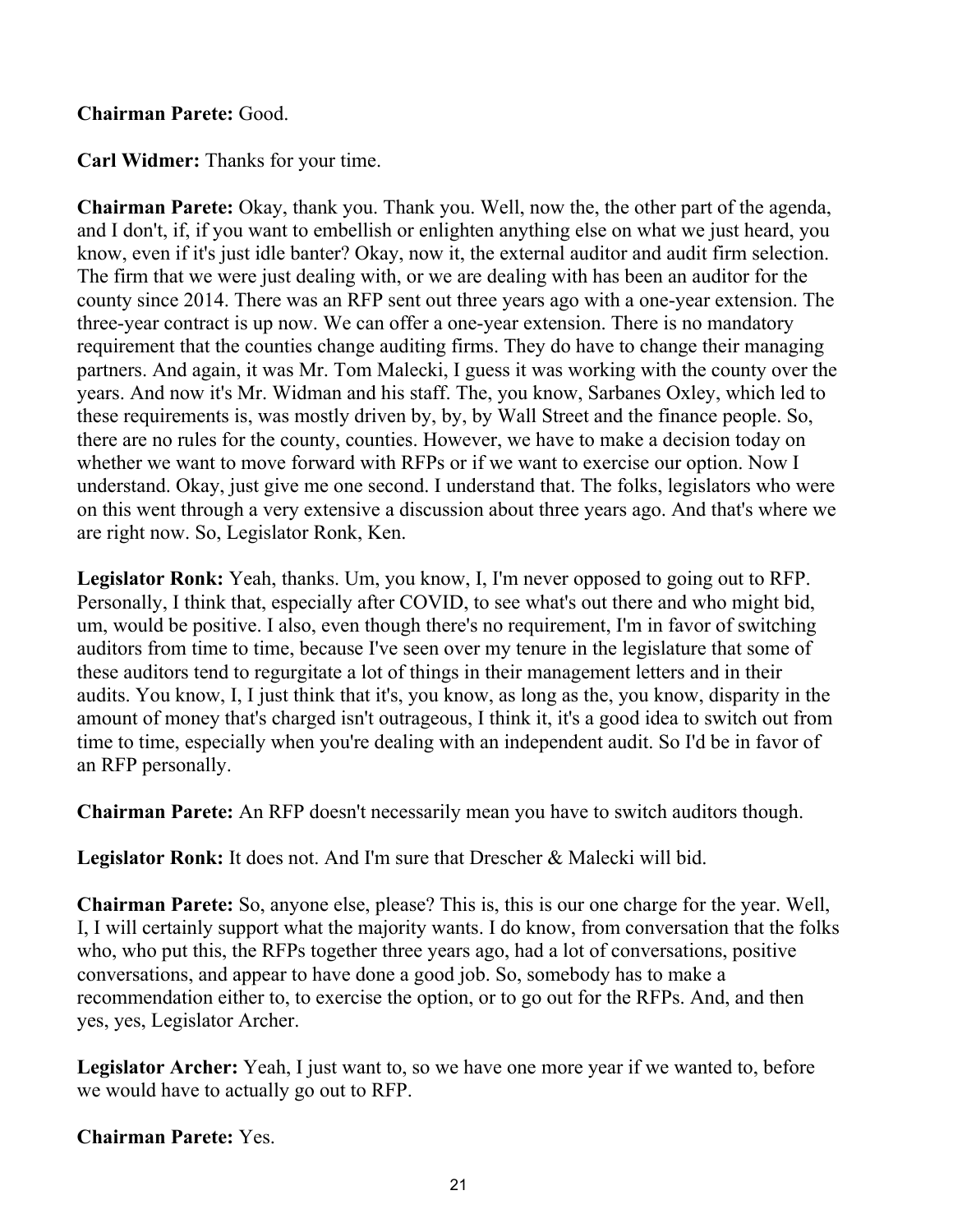**Legislator Archer:** And what, and what are the numbers? I don't recall the you know, what we're paying right now. Do you remember Amber? Or do you know, John?

**Chairman Parete:** No, ma'am. But Amber do you know?

**Amber Feaster:** The dollar value? Is that what you asked about?

**Legislator Archer:** Yeah.

**Amber Feaster:** They're around 65,000.

Legislator Archer: Okay. And I mean, we've been happy with what they've produced. They've helped us with a lot of the policy stuff over the last couple of years. Some we've implemented, some we have not, correct?

**Chairman Parete:** It appears that way. A lot of things have happened positively. Amber, do you want to weigh in on this? Or would you just assume not?

**Amber Feaster:** I would assume not. To whatever, whatever the committee's comfortable with, right.

**Legislator Archer:** Well, but you have not had, I mean, they have always been on call. They've always been available. They've always provided. I mean, if there's been an issue, has there? Has there been an issue with them in their responsiveness or anything? I mean because you deal with them more directly.

**Amber Feaster:** Right. The way, with regards to their communication and the reports and everything, there are no issues. Back when we went through the RFP process the last time, the committee's concern was that the legislature was more or less left out of the loop. All the communications were happening directly with the departments. And then the only thing the legislature, the legislature was involved in was having the committee meeting to review the management letter after the fact. They've definitely put in an effort and made changes since that point in time. I can definitely see an effort. We are not copied on all communications. I do not know how their fieldwork gets scheduled. I am not a part of that. So it's not perfect. But it's definitely an improvement. They were definitely listening to you guys when that was said.

**Legislator Archer:** And was that in the original RFP as part of what the expect-, what expectation we had?

**Amber Feaster:** Yeah. And, and in the contract. They report to the legislature. It is a legislative contract.

**Legislator Archer:** Right. But, but was that follow up on reporting and communication and correspondence a part of the contract and they've just not been meeting it?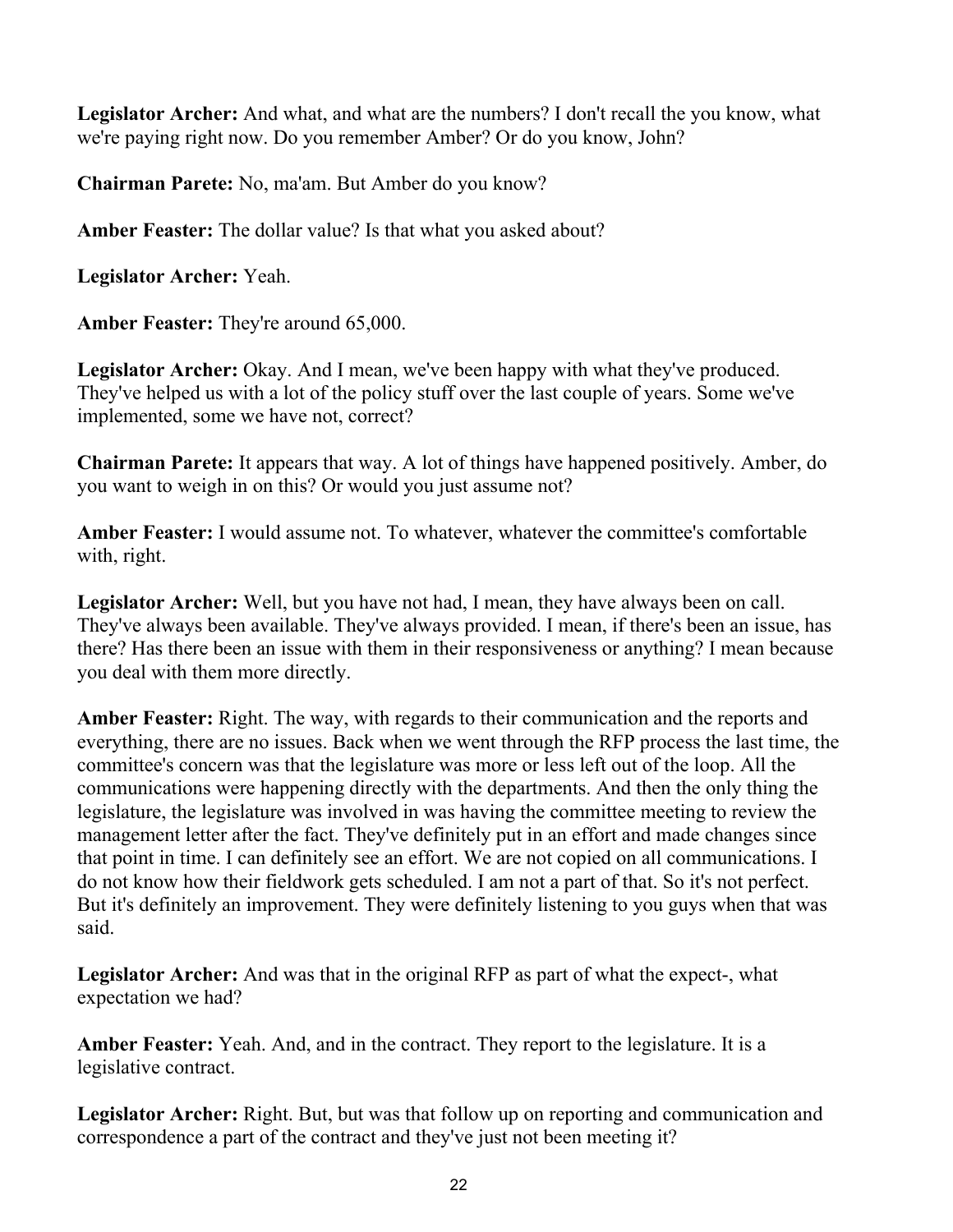**Amber Feaster:** No, we don't have in there that they're excluded or prohibited from contacting anyone else.

**Legislator Archer:** Right. No, but, but, but did we request copies of what they were communicate-, or were, did we request a copy of their follow up with the teams and we didn't get it? That's what I'm trying to ascertain. Was it part of the procedures that we established in the RFP and they did not comply?

**Legislator Ronk:** No. Because I don't, I don't remember. I don't remember if-, I don't know if I was in that...

**Legislator Gavaris:** Amber, I don't mean to chime in, but Amber said yes. She said that they, it was in their agreement, their contract that they supply the reports, and they didn't do it. It's not as if we asked for it. I don't, I guess I don't know if that's true or not. If, if we go on and...

**Legislator Archer:** That's what I'm trying to get to.

**Legislator Ronk:** I guess I, if I could try to clear up a little bit, you know, from what I remember, and Amber can correct me if I'm wrong. With the original contract before we went back out to RFP Drescher & Malecki was on, was, was not having as much communication with our office as they were with the departments and with the Comptroller's office, the county comptroller. And they would send things to the county comptroller, before they sent them to the legislature, they would be addressed to the comptroller. I don't believe that there's in the, in the RFP or the contract that we made clear, the expectation that everything comes to the legislature before it goes elsewhere. And, but I believe that that was in the negotiation after they were, you know, we were talking about awarding it to them, if I remember correctly from it, because I was on that RFP committee. It was out, it was made clear to them in our discussions that our expectation was that we were their person that they were contracting with not necessarily the county of Ulster or the county Comptroller's Office, but with the Legislature, as in the charter. And what Amber is saying, I think is that they have been better abiding by that under the new contract.

#### **Legislator Archer:** Got it.

**Legislator Ronk:** Is that summed up pretty good, Amber?

**Amber Feaster:** Yeah, yeah. I think there was just some confusion on their part, that the legislature is its own entity. It's not Ulster County, and I can talk to anyone within the county on a whim whenever I want. Everybody's entitled to these documents equally.

**Legislator Ronk:** Well, and every charter is different. And our charter specifically lays out that the legislature handles the external audit.

**Legislator Archer:** Right. Great. Thank you for that clarification. I mean, I'm not, I'm not opposed to another year, but if somebody wants to go through setting up another RFP.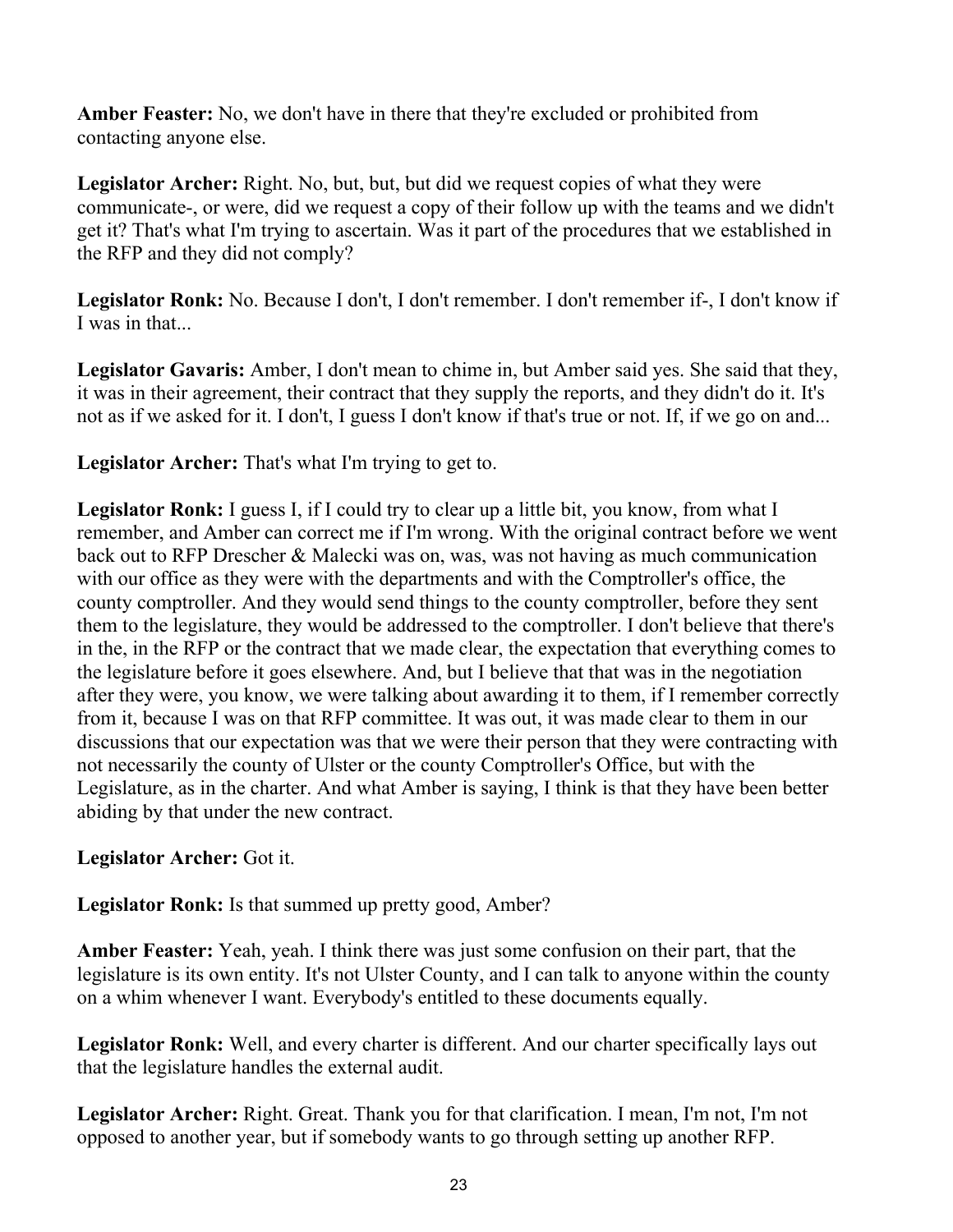**Legislator Ronk:** Mr. Chairman.

**Chairman Parete:** No, go ahead, Ken.

**Legislator Ronk:** I was just going to say, you know, I'm, I'm ready to make a motion that we go out to RFP, but I haven't heard from everybody else in the committee on where everyone's thoughts are. So.

**Chairman Parete:** You know, I could, this is going to be a difficult year coming up. Other folks have things that they're looking at, that they're concerned with. I for one, will not be around to work with these folks. Whoever the county chooses over the next few years. It appears to me that they've lived up to the spirit of the discussions that were had a couple of years ago. I generally speaking, do believe in going out, you know, awarding a three- or fouryear contract and going out for RFPs. It wouldn't take much to convince me to vote to extend to the one-year option. Anyone else? Please.

**Legislator Archer:** I'm with you given the year but, and in the same boat, not going to be here to be in the next RFP committee. But I do believe given everything on our plates, I think one more year will, will be helpful and will help a, a new body coming in next year. So, I would say one more year would be helpful.

**Legislator Ronk:** All right, I can be comfortable with that.

**Chairman Parete:** Is Legislator Litts?

**Legislator Litts:** I am unmuted.

**Chairman Parete:** There you go.

**Legislator Litts:** I can go either way. I think they've done a much better job this past year than they have in prior years. And I think they're stepping up to the plate. But you know, RFPs are always good. If nothing else, they trim the fat and we get a better price.

**Chairman Parete:** Legislator Gavaris.

**Legislator Gavaris:** I'm good with extending the one year and doing the RFP for next year.

**Legislator Parete:** Would someone like to-?

**Legislator Ronk:** I'll make the motion, I'll make a motion hearing the majority of the committee that we approve the one year extension for Drescher & Malecki.

Legislator Archer: I'll second. But I would also, if I might it, Amber, if you have anything specific that you think could make it even better, I think it would be important to help us identify that now. So that when we do go back to them and this, if in fact this does get